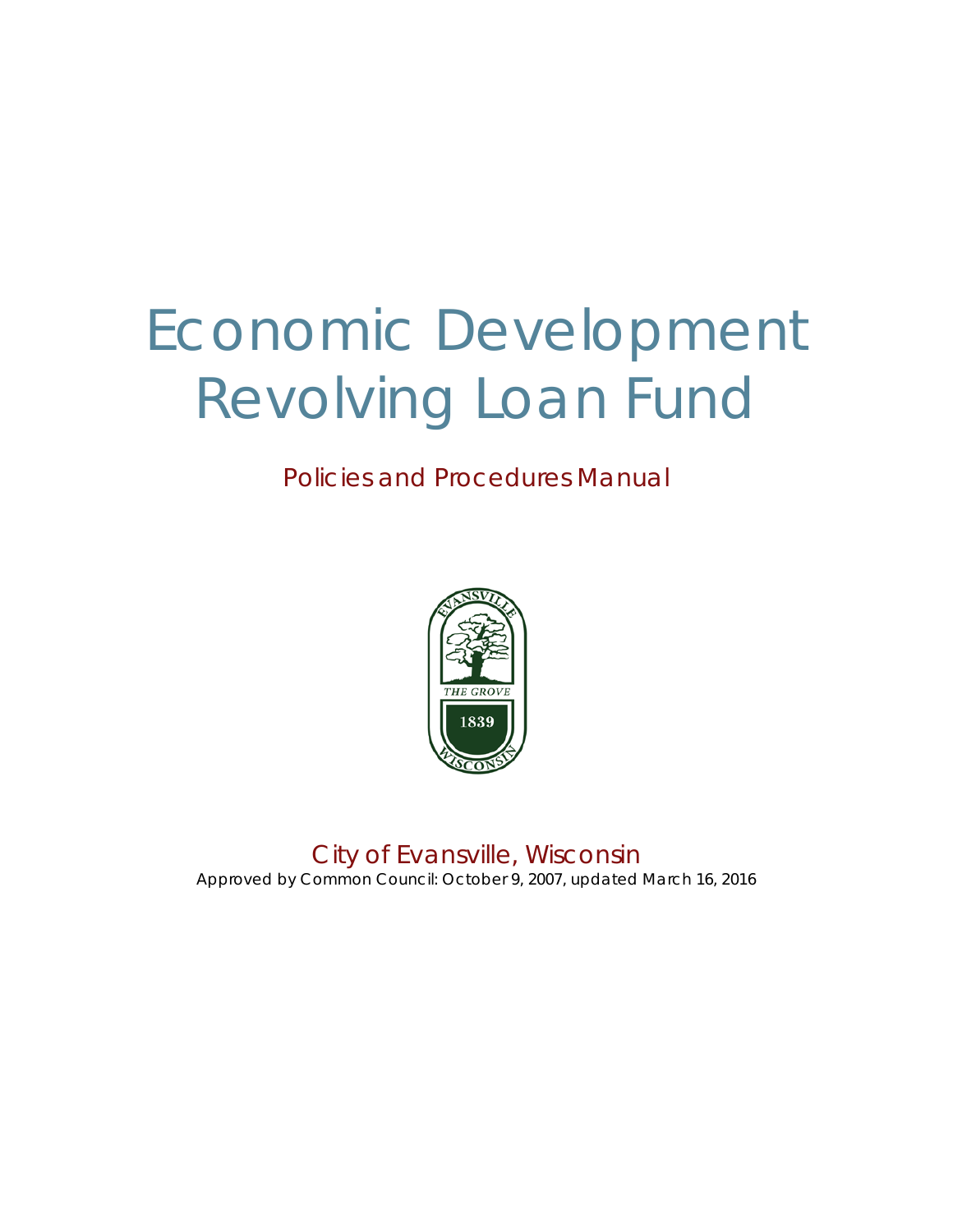#### **SECTION**

#### 1. **GENERAL PROVISIONS**

- 1.1 Title PAGE 1
- 1.2 Purpose PAGE 1
- 1.3 Objectives PAGE 1
- 1.4 Authority PAGE 2

#### 2. **ADMINISTRATION**

- 2.1 Program Roles PAGE 3
- 2.2 Meetings PAGE 4
- 2.3 Records PAGE 4
- 2.4 Administrative Costs PAGE 6

#### 3. **ELIGIBILITY**

- 3.1 Eligible Area PAGE 8
- 3.2 Eligible Applicants PAGE 8
- 3.3 Eligible Activities PAGE 8
- 3.4 Ineligible Activities PAGE 9
- 3.5 Ineligible Business PAGE 9
- 3.6 Minimum Requirements PAGE 10

#### 4. **TERMS and CONDITIONS**

- 4.1 Definition PAGE 11
- 4.2 Conditions PAGE 11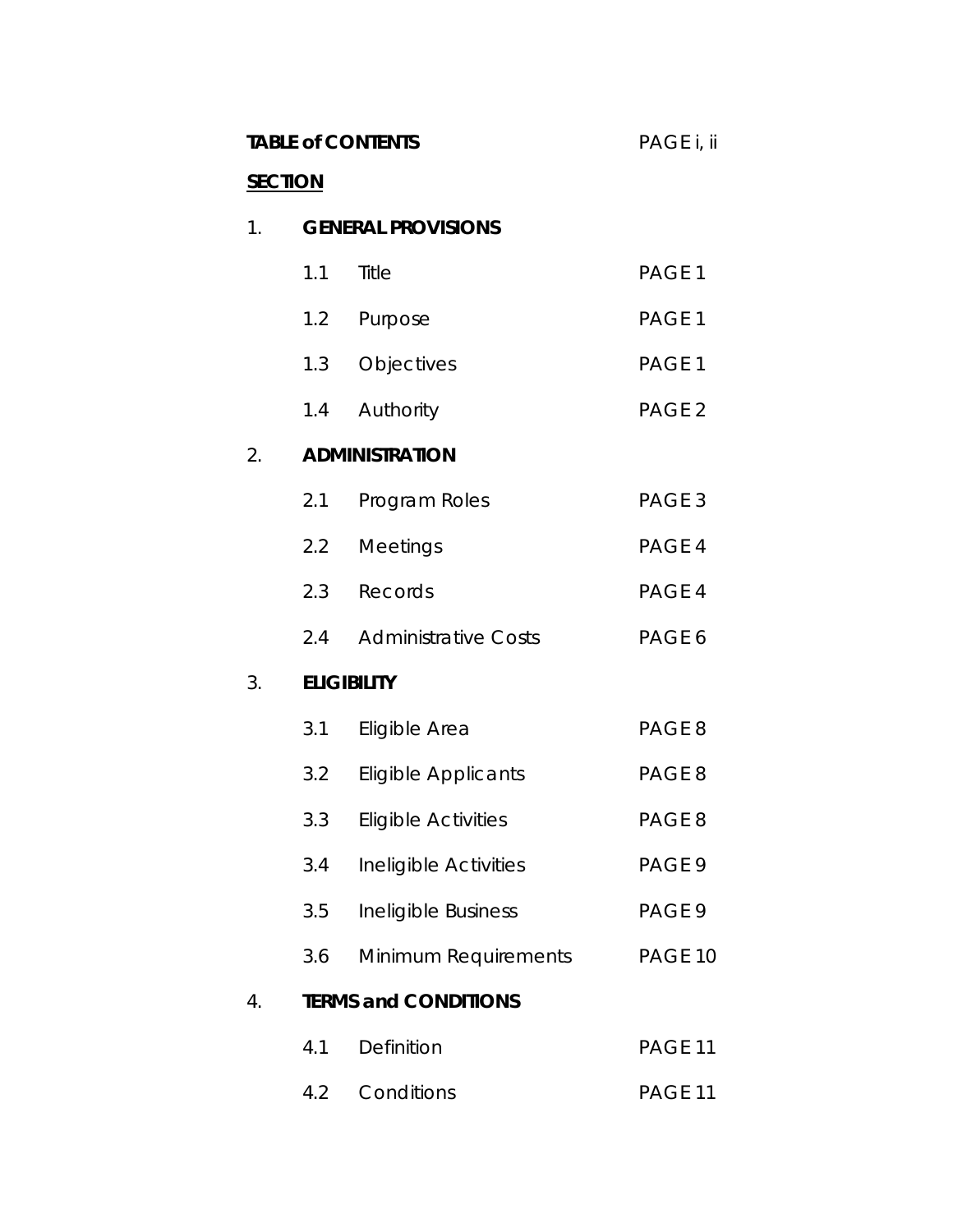# 5. **APPLICATION PROCEDURES**

| 5.1                                     | <b>Discussion of Requirements</b> | PAGE 13 |
|-----------------------------------------|-----------------------------------|---------|
| 5.2                                     | Timing                            | PAGE 13 |
| 5.3                                     | Priority                          | PAGE 13 |
| 5.4                                     | Loan Package                      | PAGE 14 |
| 5.5                                     | <b>Review Process</b>             | PAGE 15 |
| <b>DISTRIBUTION of FUNDS</b>            |                                   |         |
| 6.1                                     | Loan Procedures                   | PAGE 17 |
| <b>POST APPROVAL REQUIREMENTS</b><br>7. |                                   |         |
| 7.1                                     | Obligation of Loan Recipient      | PAGE 19 |
| PERFORMANCE MONITORING<br>8.            |                                   |         |
| 8.1                                     | Private Leverage Commitments      | PAGE 21 |
| 8.2                                     | <b>Hiring of New Employees</b>    | PAGE 21 |
| 8.3                                     | Default                           | PAGE 21 |
| <b>REUSE of FUNDS</b>                   |                                   |         |
| 9.1                                     | <b>Active Program</b>             | PAGE 23 |
| <b>APPLICATION, AWARD, AND</b>          |                                   |         |
|                                         |                                   |         |

**MONITORING PROCESS** PAGE 25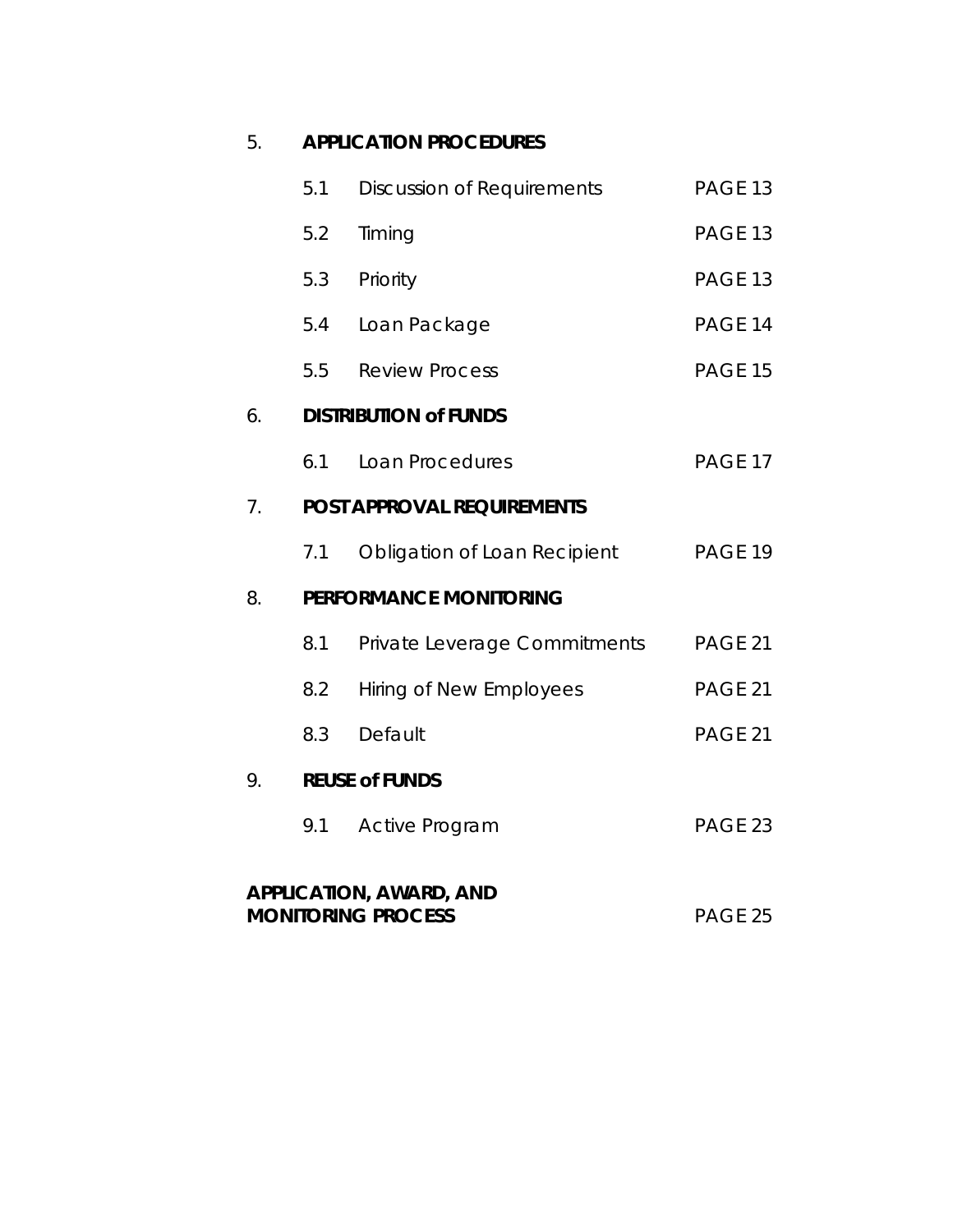# **SECTION 1. GENERAL PROVISIONS**

### 1.1 TITLE

These regulations shall hereafter be known, cited, and referred to as the Economic Development Revolving Loan Program Policies and Procedures for the City of Evansville, Wisconsin.

### 1.2 PURPOSE

These regulations have been established to set forth the criteria, which will govern economic development activities to be assisted with funds made available through the City of Evansville's Economic Development Revolving Loan Fund (hereinafter referred to as the Program). This fund will provide financial assistance to eligible businesses seeking to expand or locate their operations in City of Evansville.

#### 1.3 OBJECTIVES

Economic development activities assisted with funds made available through this Program are intended to meet the following objectives:

- 1) To support and foster entrepreneurship in the City of Evansville.
- 2) To maintain and promote a diverse mix of employment opportunities to minimize seasonal or cyclical employment fluctuations.
- 3) To encourage the creation and retention of permanent jobs that represent a range of wage scales appropriate to the skills and experience of the local labor force.
- 4) To encourage new private investment in Evansville.
- 5) To maintain a positive business climate which encourages the retention and expansion of existing business and industry and helps to attract desirable new business and industry.
- 6) To encourage the development of modern technology and safe, healthful work environments.
- 7) To promote business opportunities in Evansville.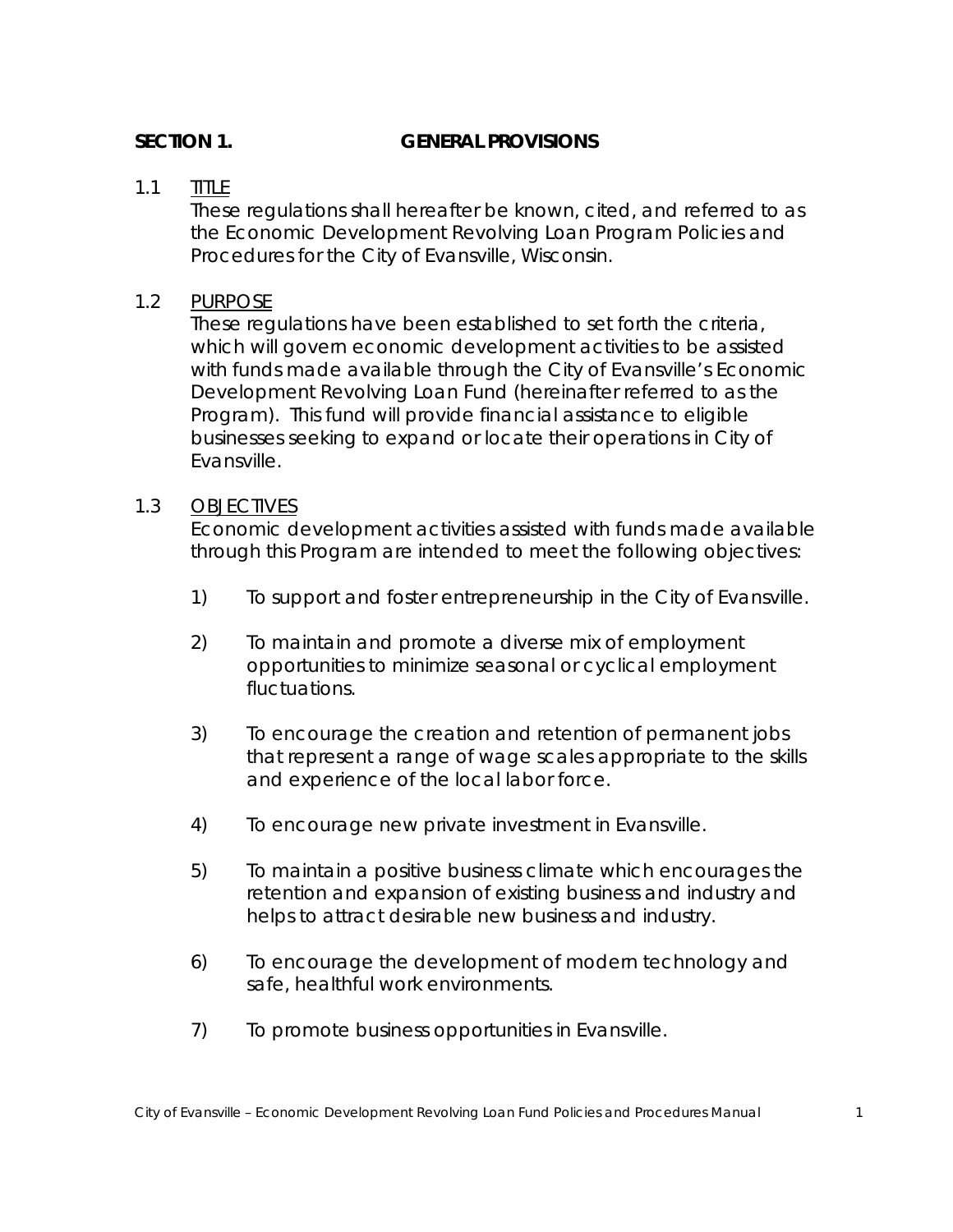#### 1.4 AUTHORITY

City of Evansville may from time to time amend the provisions imposed by these regulations. Any such amendments are subject to approval by the Economic Development Committee (hereinafter referred to as EDC). The EDC is charged with the responsibility to update and amend this Economic Development Revolving Loan Fund Policies and Procedures Manual as local, federal and state requirements impact the Program. The EDC shall appoint a five to seven person Loan Review Board. Composition of the Loan Review Board is defined in part 2.1 of this manual.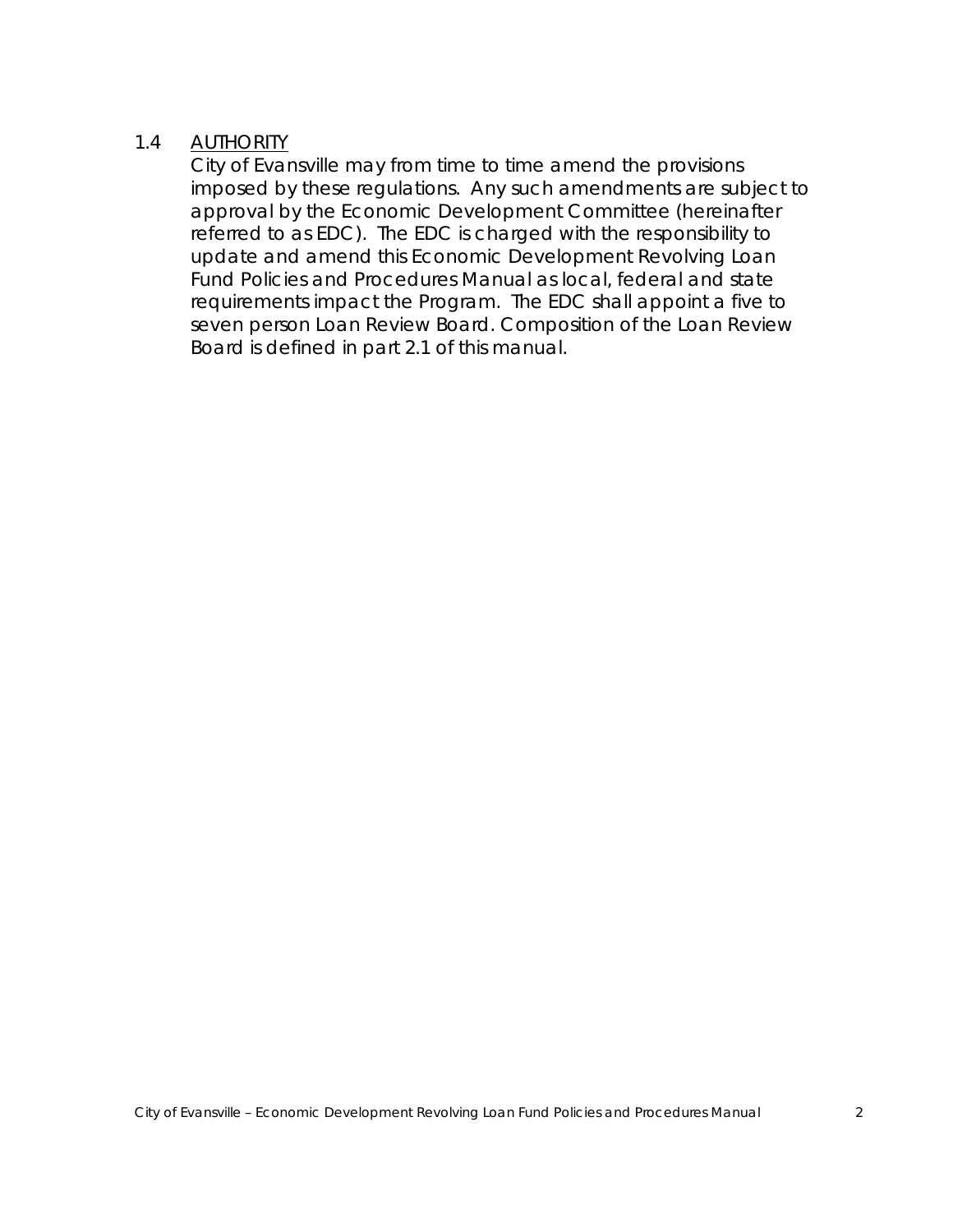#### **SECTION 2. ADMINISTRATION**

- 2.1 PROGRAM ROLES
	- 1) The EDC will establish a five to seven member formal Loan Review Board consisting of the Chair and/or another EDC member; one commercial lender; an accountant or an attorney; Rock County's Economic Development Manager; and Evansville Chamber of Commerce and Tourism Executive Director and/or local small business owner(s). The EDC will recommend members to the Mayor, for approval by Common Council. This Board shall have the authority to review the confidential financial matters of applicants in a closed session.
	- 2) The Loan Review Board will have authority to review, select, and recommend loan applications to the EDC for recommendation to the Common Council, which has final approval. The Board will have authority to make standards and policy recommendations to EDC for adoption.
	- 3) The EDC, or an agent of it, shall explain the Program to prospective applicants, furnish written information, assist applicants in completing applications, and process all requests for funds.
	- 4) The City shall review all financial statements and loan amortization schedules; review and approve documentation of the Program expenditures, record security instruments, maintain a separate accounting record.
	- 5) The EDC shall report annually to the City of Evansville Common Council regarding the use of program income and disbursements.
	- 6) The City shall prepare all loan agreements, mortgage and lien instruments, and review all promissory notes and advise on default matters. City Attorney will review such agreements, mortgages, instruments, notes, etc.
	- 7) The City shall verify the installation of all fixed equipment financed with Program funds.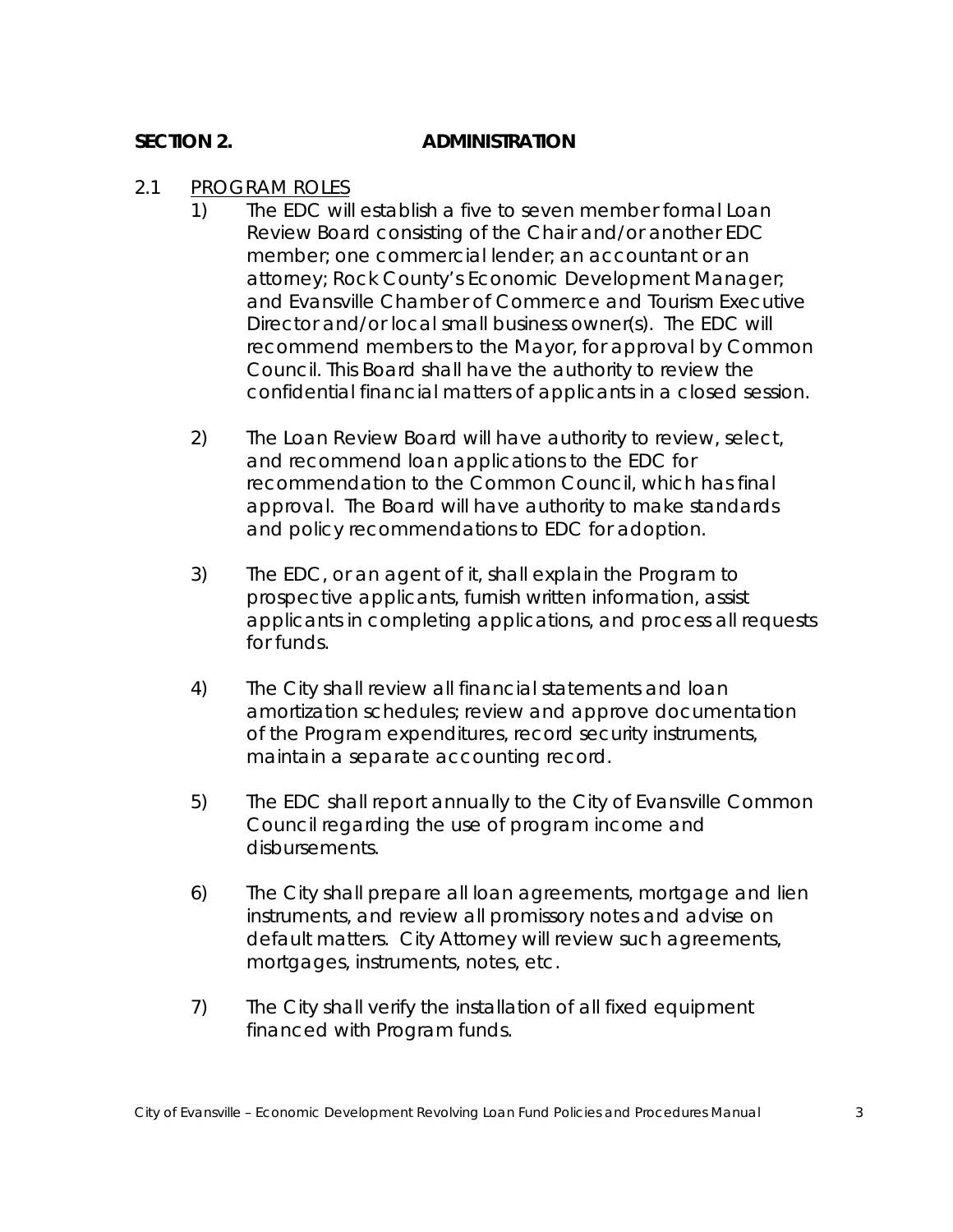#### 2.2 MEETINGS

Meetings shall be held on an as-needed basis. Pursuant to Section 19.84, Wisconsin Statutes, all Loan Review Board members shall be given prior notice of each meeting. A majority of those present and constituting a quorum shall be required for official Board action to take place on any application.

#### 2.3 RECORDS

Written records of all Program activities, including Program meetings, loan applications, and related documents, shall be maintained in appropriate files. The City of Evansville is a public entity subject to public access of records pursuant to Sec. 19.35 and 19.36 of the Wisconsin Statutes. Records in the possession of the City, or any department or official, may be reviewed or copied by the general public, with limited exceptions. Applicants and loan participants are reminded that complete confidentiality cannot be guaranteed by the City of Evansville. Be sure to identify "trade secret", or "sensitive" information in any submission. The City of Evansville will make every effort to protect this information as confidential, to the extent allowed by law.

The following files shall be established and maintained for each loan recipient:

- (1) Loan Package: All credit and loan information submitted to the City, including all applicable correspondence, shall be placed in a permanent file.
- (2) Loan Closing: The City Attorney shall be responsible for all loan closings. The EDC, or an agent of it, will assist with documentation assembling and recording. All loan recipients will be required to enter into a loan agreement with the City. The collateral requirements will be determined on an individual basis and may include, but are not limited to: mortgages and/or liens on land and buildings; liens on machinery and equipment; and liens on accounts receivable and inventory. This collateral may be subordinated to private sector financial institutions participating in the project to a reasonable extent, if required. In addition, keyperson life insurance coverage naming the City as a beneficiary, with a declining balance equal to the outstanding loan balance, and junior liens on all corporate assets may be used where appropriate. Loans issued for fixed assets will be required to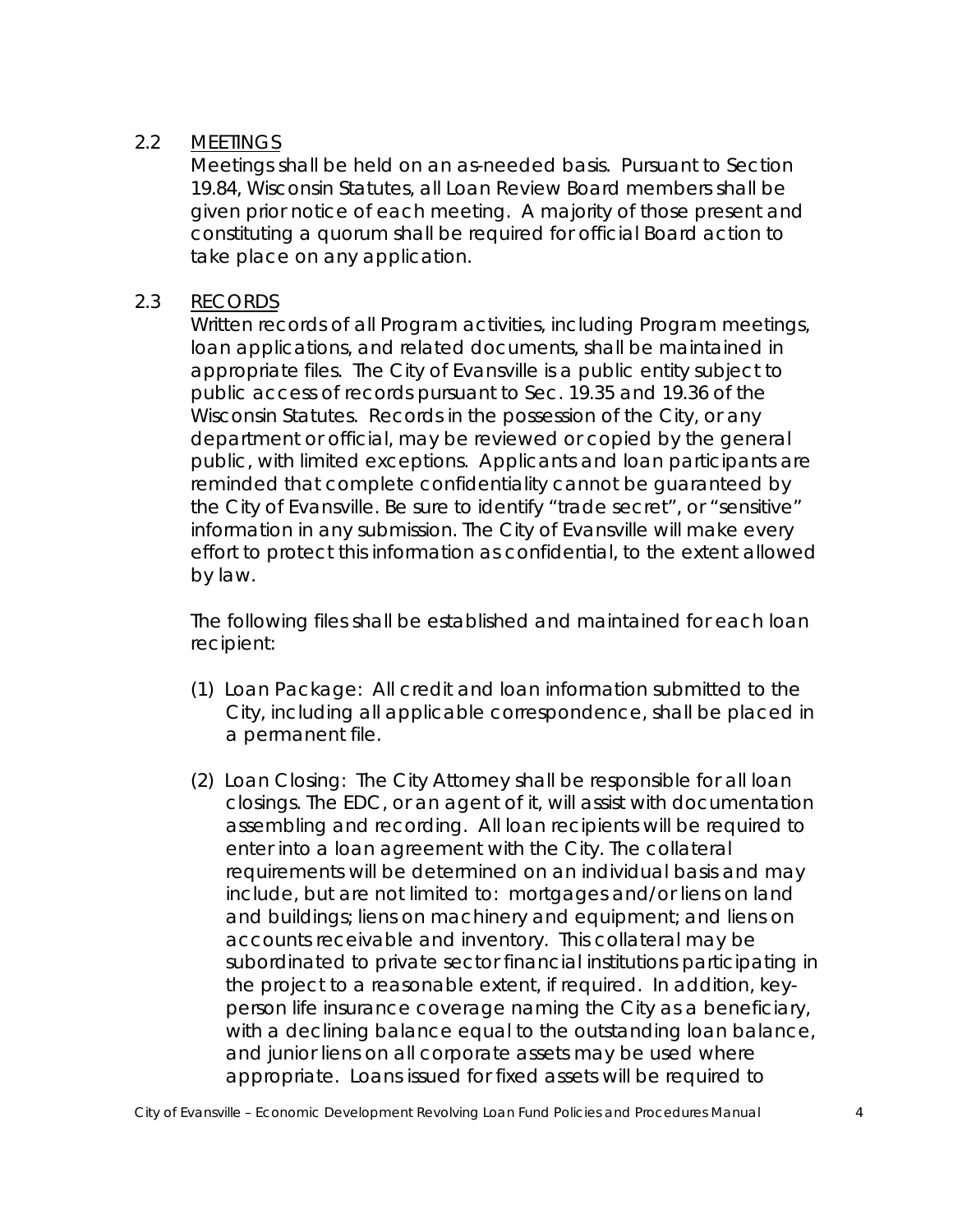obtain property-casualty insurance for the appraised value of the property being financed, and may be required to have the City listed as an additional insured or loss payee and/or mortgagee, whichever is applicable.

- (3) Records: All relevant recipient information will be tracked and maintained in a file; the file should include the following:
	- 1) expiration dates for property, casualty and life insurance policies;
	- 2) due dates for all financial statements;
	- 3) expiration dates for UCC financing statements, checked three months before due date;
	- 4) dates of annual loan performance and covenant reviews;
	- 5) annual dates of field visits;
	- 6) due dates for property tax payments and notification from borrower for documentation of property tax payments;
	- 7) review dates for job monitoring; and
	- 8) dates on which loan recipients will be notified of changes in repayment amounts.
- (4) Financial Statements: All loan recipients will be required to submit annual financial statements to the City. The City will provide a financial analysis and compare the statement with historical trends and budget. An accountant shall audit the fiscal yearend financial statement. The financial analysis should include: available cash on hand; income and expenses compared with projections; changes in assets to reflect City loan; substantial changes in assets or liabilities; disposition of collateral securing City loan; profitability and available working capital; review of applicable loan covenants; and contact with participating lender to review the status of all outstanding loans.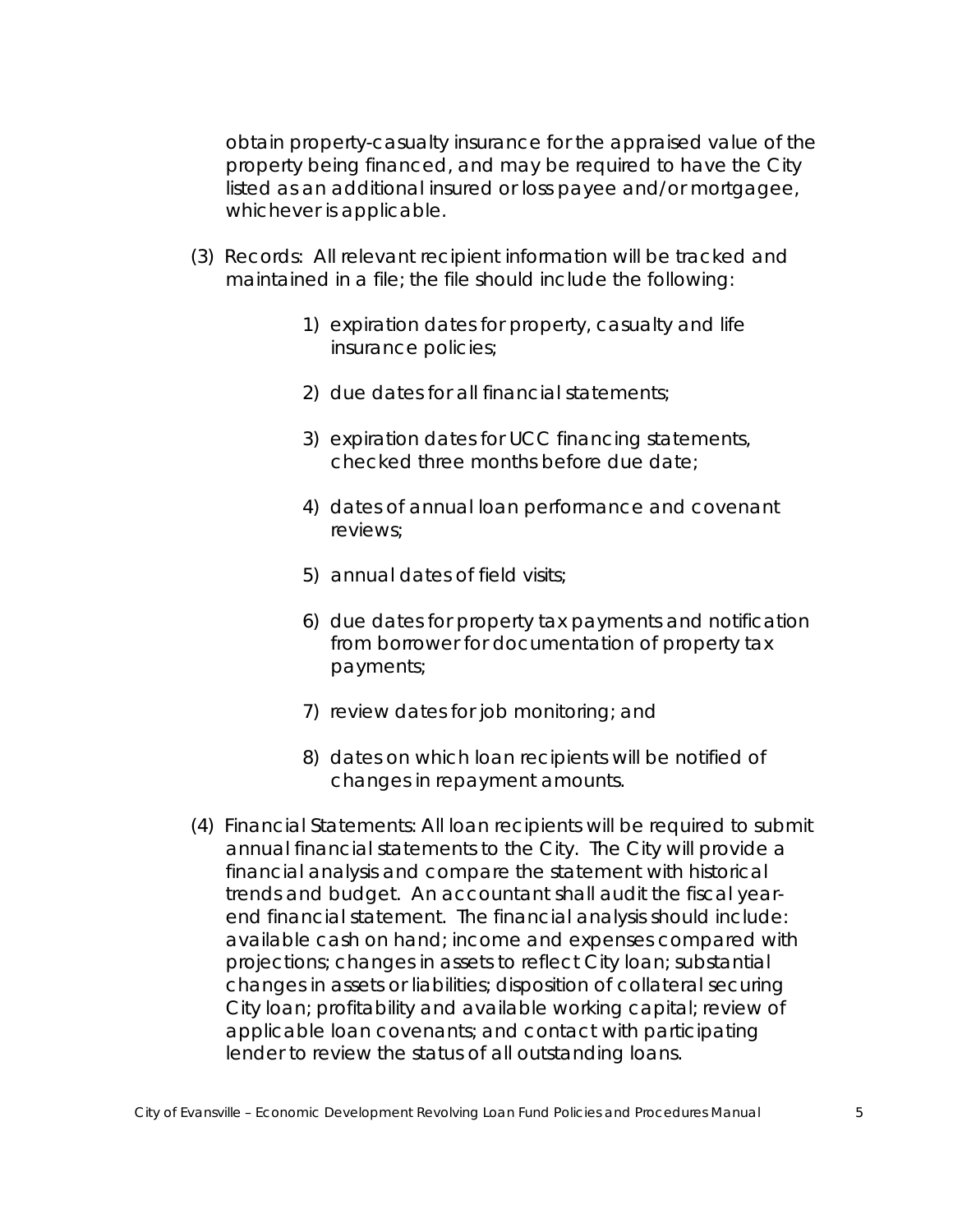- (5) Progress Reports: Loan recipient will be required to submit annual progress reports during the outstanding term of the loan. The EDC or the City shall be entitled to perform annual on-site inspections, when necessary and upon notice of default of payment(s), as prescribed by this Manual.
- (6) Field Visits: Following receipt of year-end financial statements, annual field visits will be conducted and reported. The EDC will discuss the annual field visit report findings with recipient; assistance will be offered to resolve and/or change either existing or future program compliance prohibitive issues.
- (7) Repayment Monitoring: All loans must be paid within 30 days of the due date. Late payment penalties in the amount up to 10 percent of the outstanding payment due will be levied for payments that are more than 15 days overdue. Recipient will be notified of deficiency and corrective actions will be discussed. Participating lender(s) will also be notified. All payments shall be applied first to accrued late payment penalties, then to interest accrued, and then to principal.
- (8) Loan Assessments: All loans will be reviewed annually, and at such other times deemed necessary by the City. Annual assessments will follow receipt of the fiscal year-end financial statement, progress report and the annual field visit. All loans will be assessed according to the following criteria: timeliness of payments; maintenance of collateral securing the loan; overall financial condition of business; presence of material liens or lawsuits; and violations of loan covenants. If any of the above conditions exist, the City shall work with recipient to resolve such conditions, including restructuring the loan.
	- a. Should the recipient default on the loan, the account will be turned over to the City Attorney to recover loan proceeds via liquidation of collateral and the exercising of personal guarantees.

#### 2.4 ADMINISTRATIVE COSTS

1) Up to ten (10) percent of the Program's income each year may be used for direct loan administrative costs, including the following: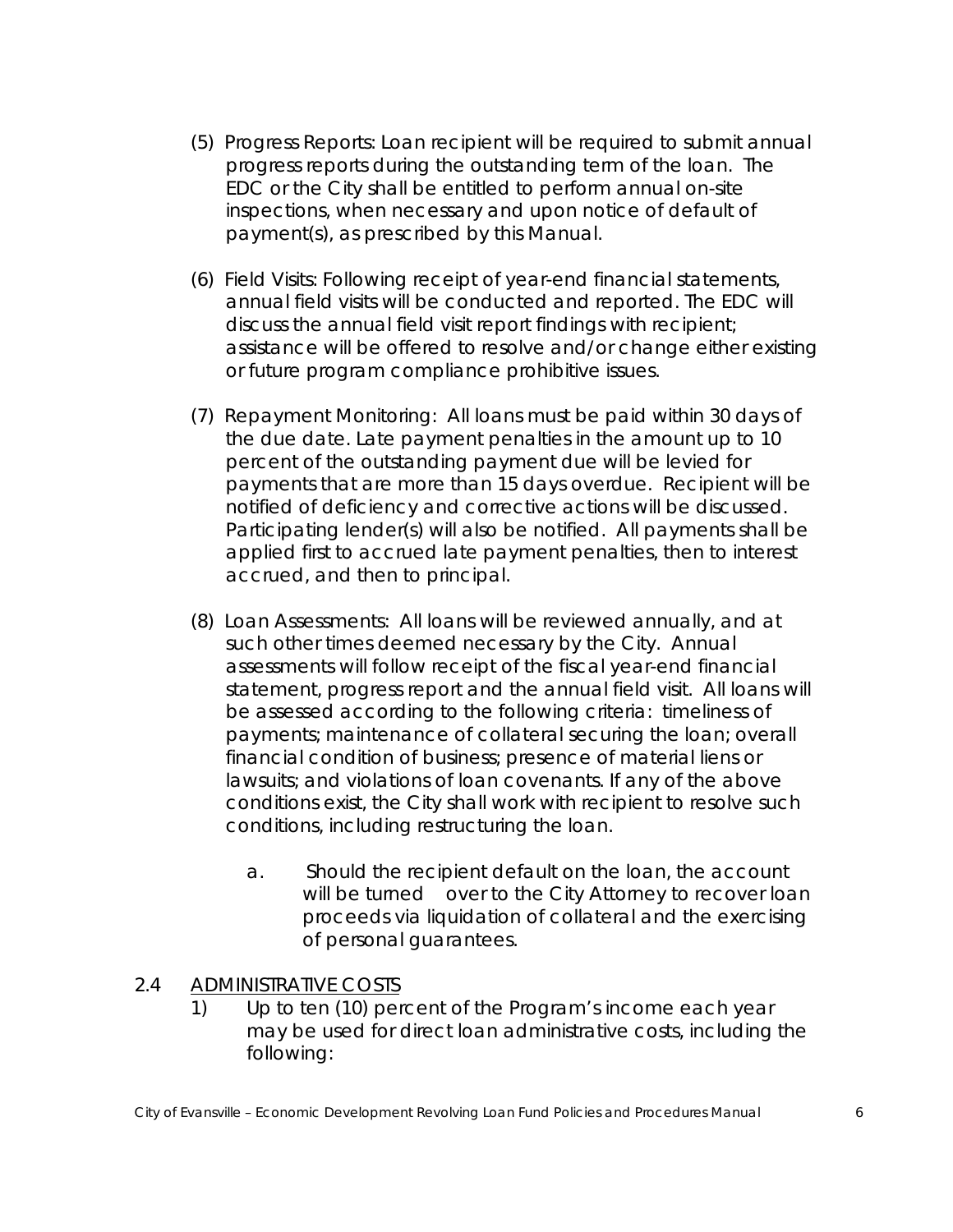- a. Legal costs for preparing loan documents.
- b. Consulting fees to review business plans and to provide technical assistance.
- c. Office supplies and expense such as copying, typing, mailing, etc.; and
- d. RLF training costs.
- 2) If necessary for the successful administration of the Program, the City may establish a loan origination fee. All fees must go through the revolving loan fund.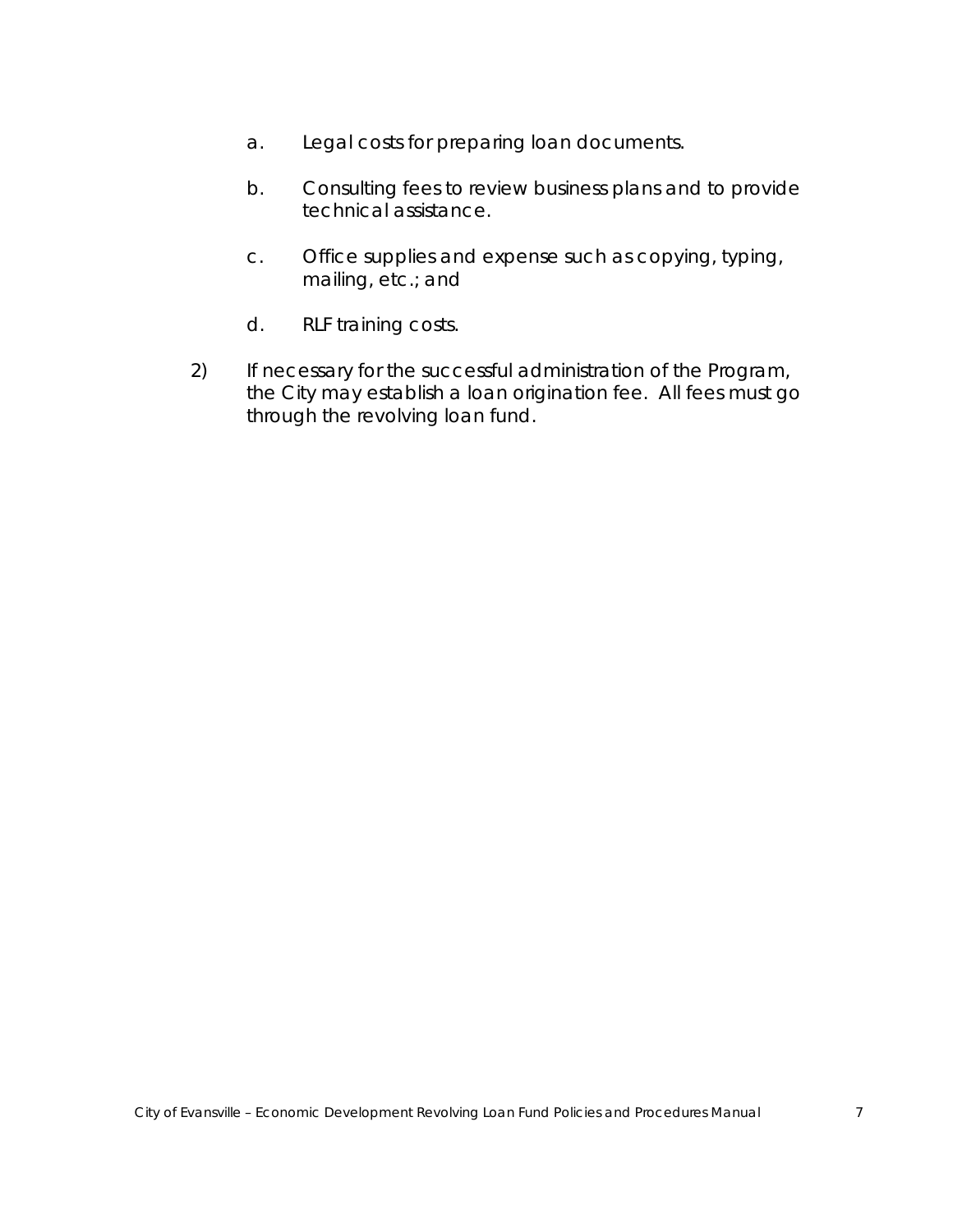### **SECTION 3. ELIGIBILITY**

- 3.1 ELIGIBLE AREA Eligible activities shall take place within the limits of the City of Evansville.
- 3.2 ELIGIBLE APPLICANTS
	- 1) The Chief Executive Officer, President, or owner of any business wishing to establish a new operation, expand an existing operation or start-up a new business in the City of Evansville may submit applications.
	- 2) No member of the Evansville Common Council or any other official, employee, or agent of the City who exercises decisionmaking functions or responsibilities in connection with the implementation of this program is eligible for financial assistance under this program.
	- 3) No program loans will be made which are in conflict with Section 946.13 of the Wisconsin Statutes (Private Interest in Public Contract Prohibited).
	- 4) Applicant shall not be discriminated against on the basis of age, race, religion, color, handicap, sex, physical condition, developmental disability, sexual orientation or national origin.

# 3.3 ELIGIBLE ACTIVITIES

Program loans shall be available to eligible applicants for the following activities:

- 1) The acquisition of land, buildings, and fixed equipment.
- 2) The site preparation and construction, reconstruction or installation of buildings and fixed equipment.
- 3) The clearance, demolition, removal or rehabilitation of buildings and improvements.
- 4) Working capital, workforce development and/or training.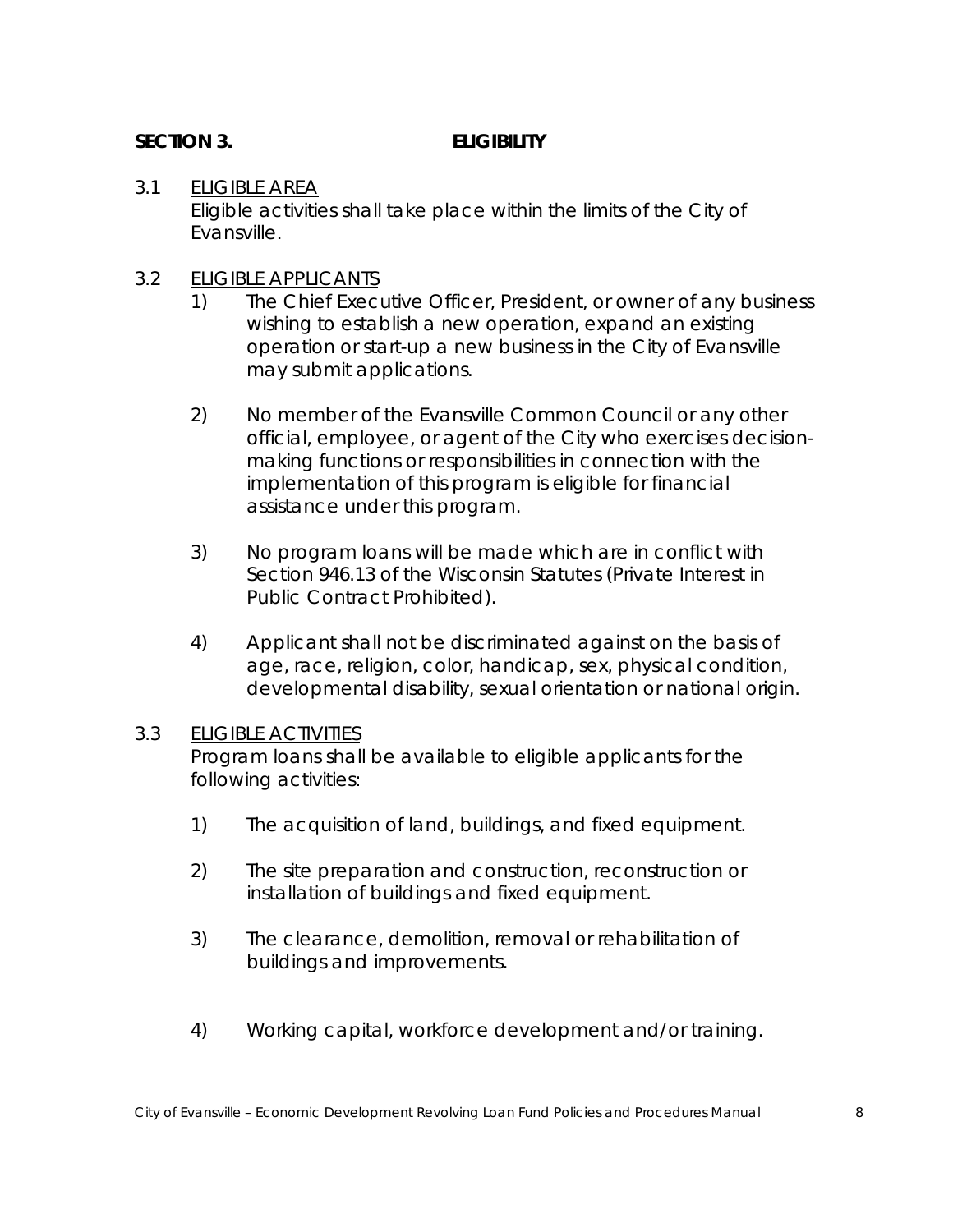#### 3.4 INELIGIBLE ACTIVITIES

Program loans shall not be available for the following activities:

- 1) Refinancing or reimbursement for expenditures made prior to loan approval.
- 2) Specialized equipment that is not essential to the business operation.
- 3) Residential building, including but not limited to religious and/or education facilities, construction or reconstruction (unless such reconstruction is intended to convert the building to a business or industrial operation).
- 4) Routine maintenance.
- 5) Feasibility Studies or other soft costs.
- 6) Involuntary relocation payments.
- 7) The payment of assessments for sewer, water, street, and other public utilities.

#### 3.5 INELIGIBLE BUSINESS

Program loans shall not be available for the following businesses:

- 1) Speculative investment companies.
- 2) Real estate investment companies.
- 3) Not-for-profit businesses or corporations, unless paying property taxes or a payment in lieu of taxes.
- 4) Lending institutions.
- 5) Gambling operations.
- 6) Non-public (use) recreation facilities.
- 7) Religious organizations and/or groups.
- 8) Education facilities.

*City of Evansville – Economic Development Revolving Loan Fund Policies and Procedures Manual 9*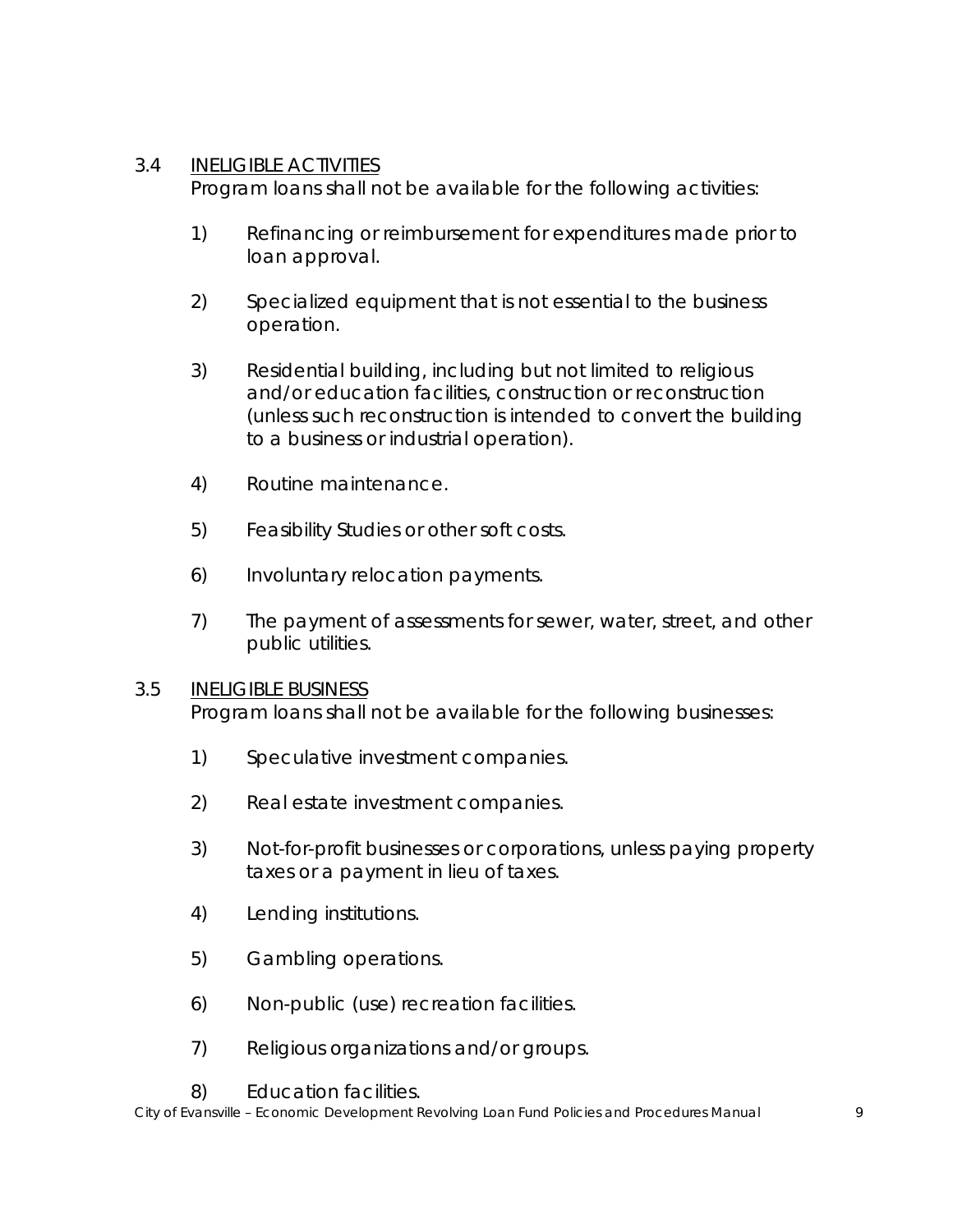#### 3.6 MINIMUM REQUIREMENTS

To be eligible for funding, the proposed project must meet all of the following minimum requirements:

- 1) Matching Funds Leveraged. The applicant must leverage a minimum of one (\$1.00) Dollar of matching funds for every one (\$1.00) Dollar of loan funds requested. Matching funds will be determined on case by case basis and may include in-kind labor hours, equipment purchases, business expenses, etc.
- 2) Demonstration of Need. Provide a balance sheet, income statement and cash flow statement to clearly show the requested loan is necessary to make the project work.
- 3) Cost Per Job Created. At least one (1) full-time permanent position – excluding those filled by owner/partners - must be created for every \$20,000.00 of program funds requested.
- 4) Financial Feasibility and Business Viability. The applicant must demonstrate that the proposed project is viable and that the business will have the economic ability to repay the funds.
- 5) Compliance with Applicable Laws. Applicant shall comply with all applicable local, state, and federal laws and/or codes.
- 6) Project Completion. Projects shall be completed within 24 months from the date of the loan approval. Applicant shall provide the City a schedule not exceeding 24 months for project completion. Timetable should include a hiring schedule, construction completion schedule, and any pertinent information and dates relating to the proposed project.
- 7) Background Check. Satisfactory completion of a Criminal and Financial Background Check.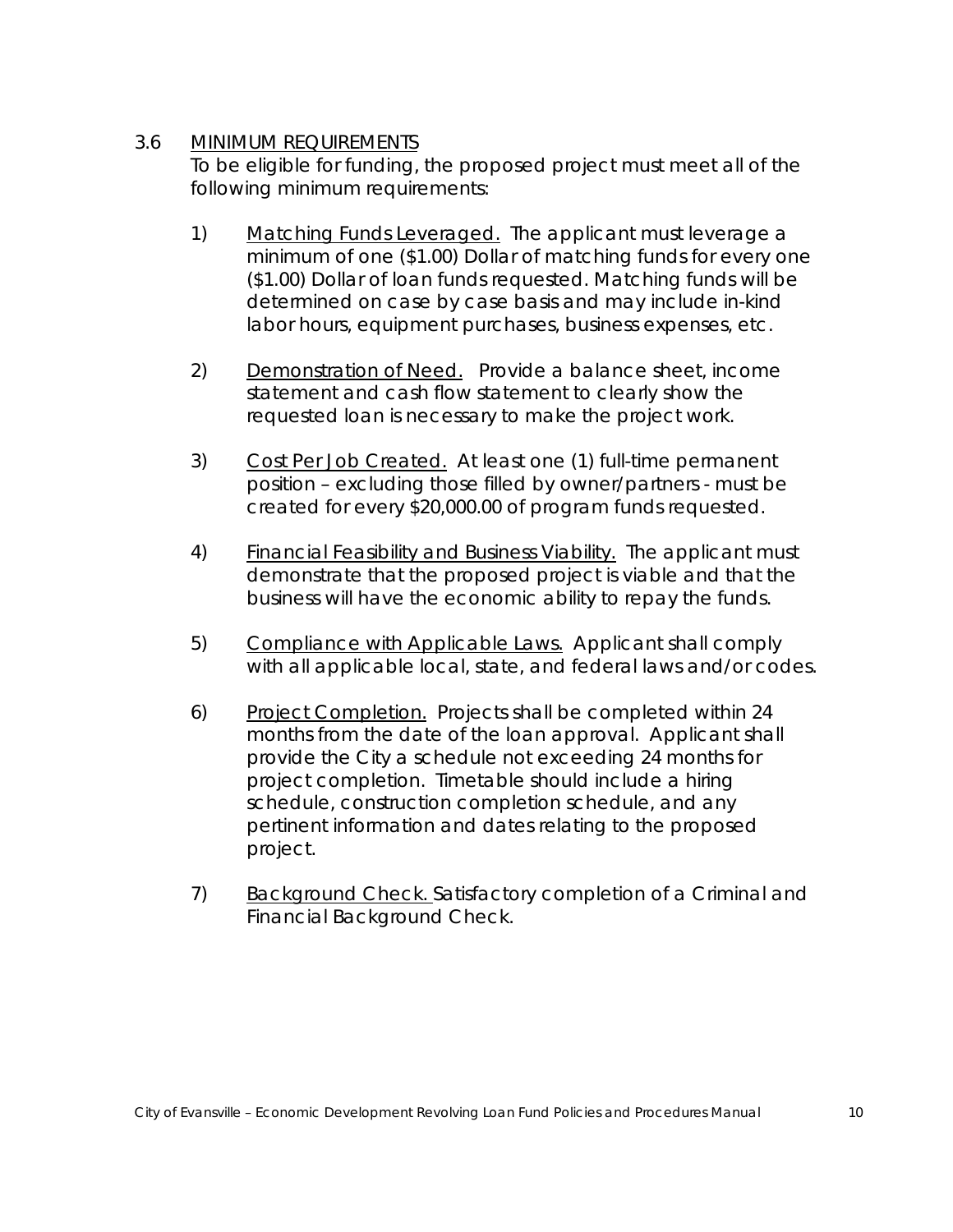# **SECTION 4. TERMS and CONDITIONS**

#### 4.1 DEFINITION

Direct loans are available to eligible applicants meeting all the minimum program requirements.

### 4.2 CONDITIONS

Loan proposals should be based on need and ability to repay. Minimum standards include the following:

- 1) Loan Amount. Loan amounts are subject to the availability of program funds. The maximum amount of any one loan shall not exceed one-third of the total Program fund, at any one time during application submittal. Applicants cannot apply, nor be associated with, more than one Program loan during any given year.
- 2) Interest Rate. The interest rate shall be no less than 1% and negotiable, per the Loan Review Board and subject to EDC approval.
- 3) Terms for Loans.
	- a. Working capital and/or workforce training shall have a maximum term of five years, excluding any deferral period.
	- b. Machinery, equipment, and fixtures shall have a maximum term of seven years, excluding any deferral period.
	- c. Real estate shall have a maximum term of 10 years, excluding any deferral period.
	- d. But in any case, not longer than the term of private financing.
- 4) Period of Payment. The repayment schedule shall be set up for monthly payments. Payments may be made either in person or by mail to the City.
- 5) Repayment. Payment of interest and/or principal may be deferred for up to one (1) year. Interest shall accrue during the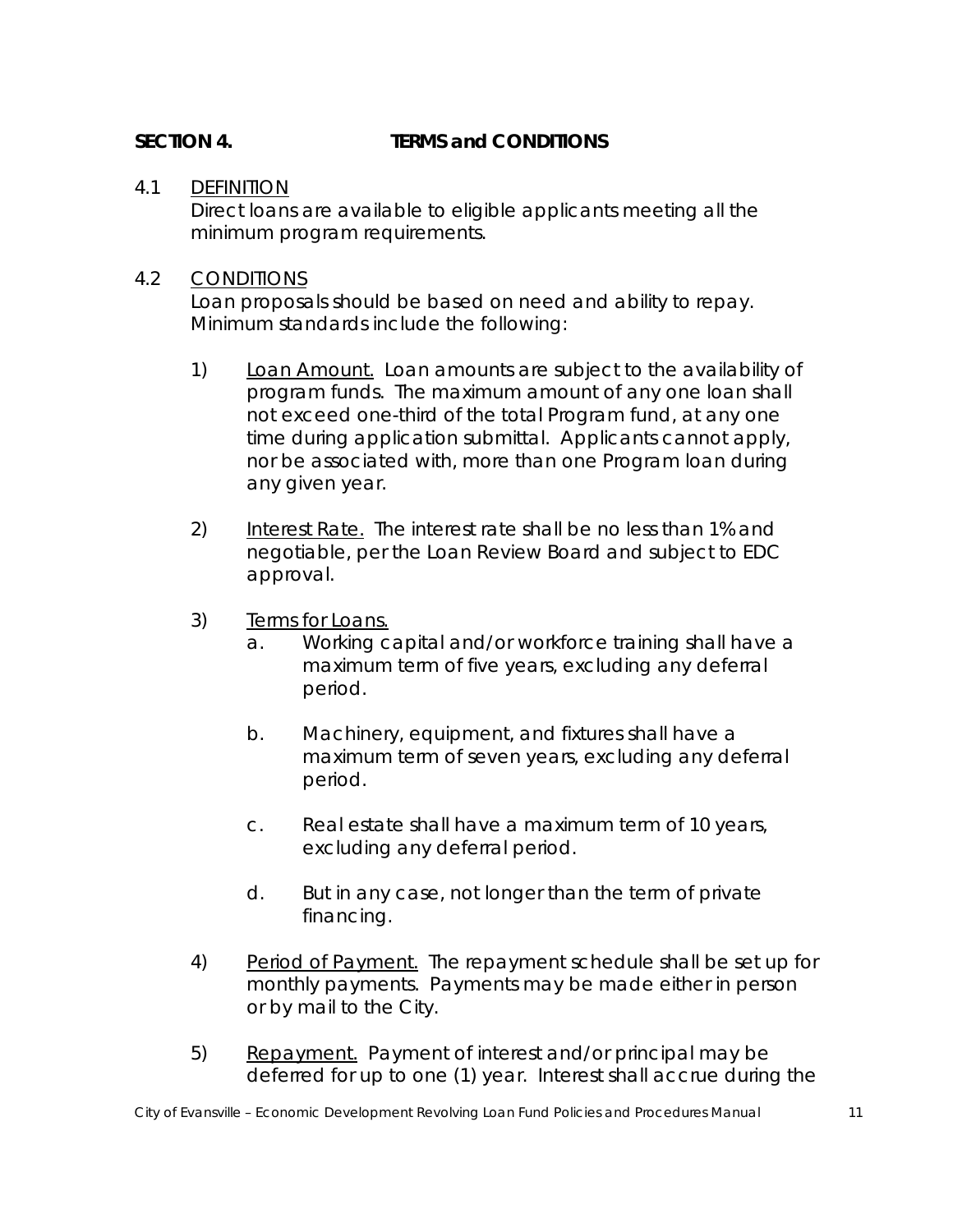deferment period and shall be added to the principal amount of the loan. Thereafter, interest and principal shall be collected for the remaining term of the loan to maturity.

- 6) Prepayment. No loan shall be subject to any penalty for prepayment prior to the term of the project.
- 7) Collateral. Reasonable security will be required for one hundred (100) percent of the loan. Collateral may consist of a first or second lien on all assets to be purchased with loan proceeds, a lien on all other assets owned and used in the business, or individually owned by the business owners and/or shareholders.
- 8) Background Check. Satisfactory completion of a Criminal and Financial Background Check.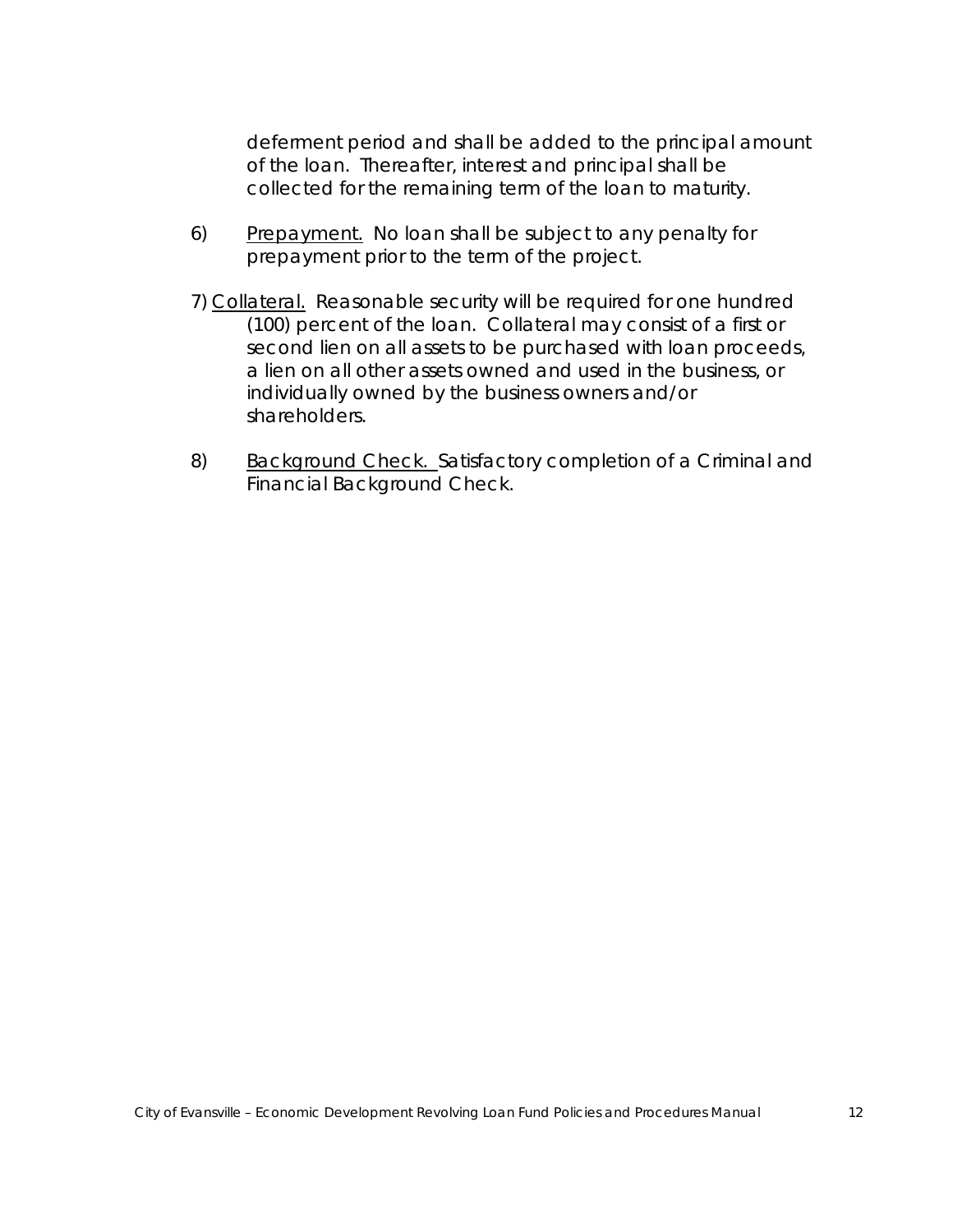# **SECTION 5. APPLICATION PROCEDURES**

5.1 DISCUSSION OF REQUIREMENTS.

Prior to submitting an application, the applicant shall discuss the program with the City. An application form shall be provided to the applicant. The EDC, or an agent, shall assist the applicant, as is reasonably necessary, in completing the application. All trade secret, sensitive and financial information shall be kept confidential, except to the Loan Review Board, to the extent allowed by the law.

#### 5.2 TIMING.

Applications may be submitted at any time during the calendar year.

#### 5.3 PRIORITY.

Applications shall be reviewed in the order received. In the event that fund requests exceed available funds, the following criteria will be used to determine who will be awarded the loan(s):

- 1) Eligibility of the applicants.
- 2) Eligibility of the project to be undertaken.
- 3) The extent to which private funds are to be leveraged.
- 4) The extent to which jobs are to be created.
- 5) The extent to which the loan can be secured.
- 6) Evidence of the ability to repay the loan.
- 7) Demonstration of need.
- 8) Size of the loan requested.
- 9) Timing of the proposed expenditures.
- 10) Completeness of application.
- 11) Other factors as deemed appropriate.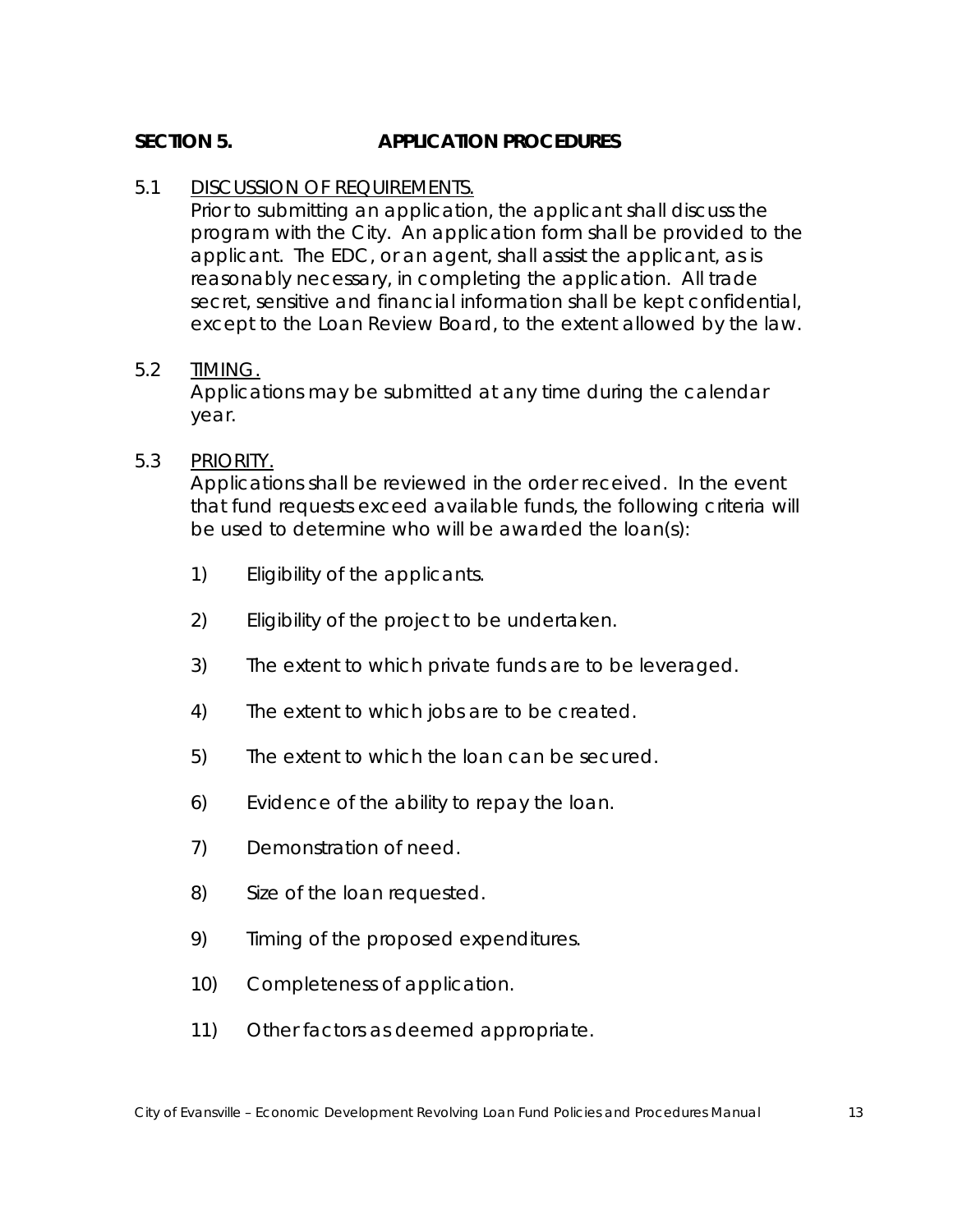### 5.4 LOAN PACKAGE.

Applicants shall submit a loan package consisting of the following information:

- 1) Application. A completed application form as provided by the EDC or City.
- 2) Business Description. A written description of the business, including the following:
	- a. A brief history of the existing or proposed business including when it started or is to start, type of operation, legal structure, markets, and products.
	- b. Key customers and clients, if requested to verify the soundness of the business plan.
	- c. A brief personal resume of each principal associated with the business including: number of years of experience, educational background, and personal involvement in the proposed or existing business.
	- d. Three years of financial history (if applicable) compiled, reviewed or audited in accordance with generally accepted accounting principles, including balance sheets, profit/loss statements, and accountant notes.
- 3) Project Description. Explain how the business plans to use the requested funds. Include Sources and Uses of funds statement and an 18-month project timeline.
- 4) Commitments from Private Lenders. If applicable, include documentation of commitments from all private lenders making loans to the project. Lender commitment letters should include:
	- a. Descriptions of the type of loan being made by the lender (first mortgage, permanent financing, construction financing, etc.).
	- b. The amount of the loan, interest rate, term, and security.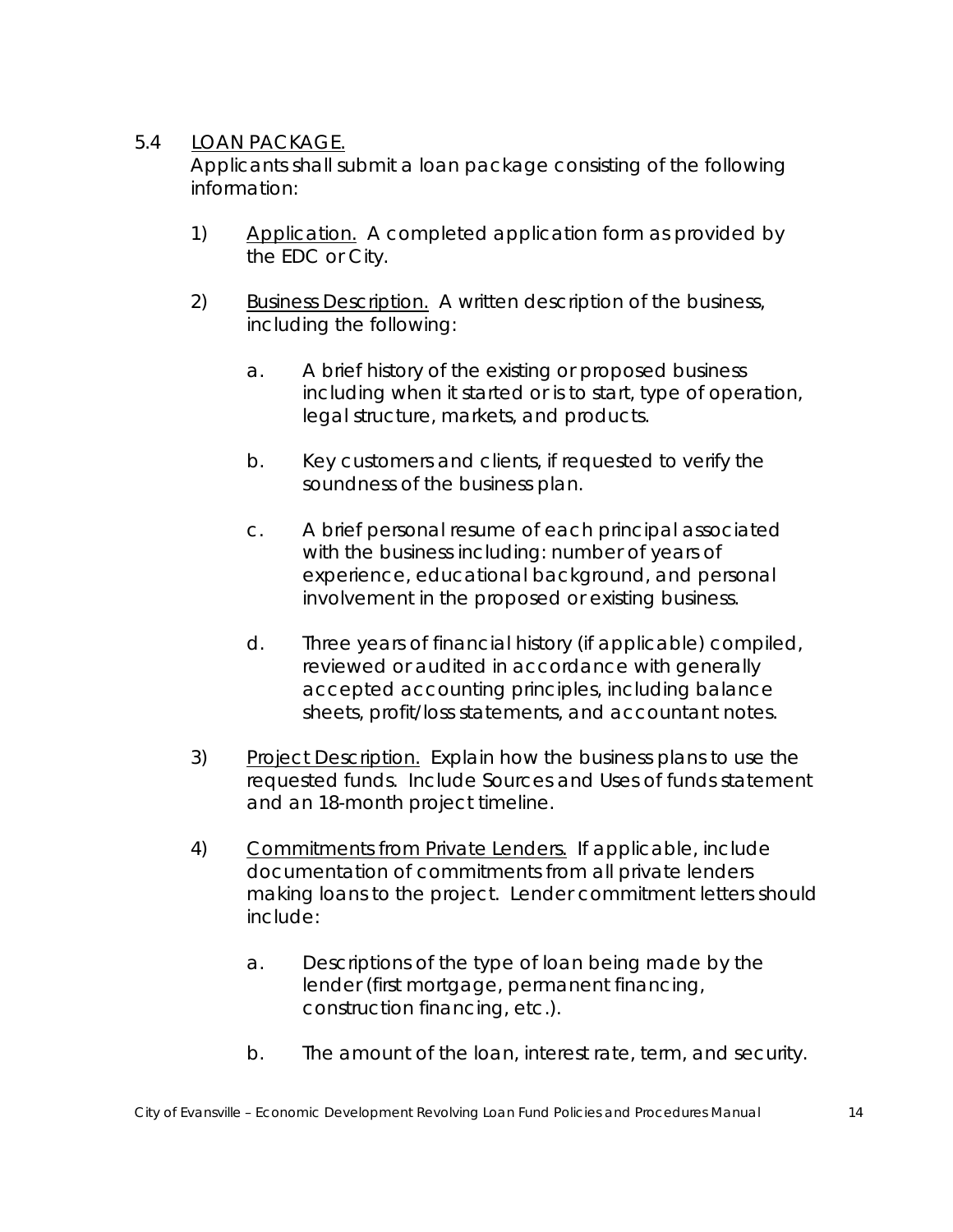- c. Statements that the loan is contingent only on the receipt of program financing, if applicable.
- 5) Projections. Provide a balance sheet, income statement and cash flow statement to clearly show the requested loan is necessary to make the project work. These should cover a three-year period or until a break even point is reached and should be based on the assumption that the business will receive the requested loan. Financial statements must be at minimum compiled, reviewed or audited statements in accordance with generally accepted accounting principles, including balance sheets, profit/loss statements and accountant notes.
- 7) Additional Information. The Loan Review Board or the EDC may require additional information as needed, such as a written business plan.

# 5.5 REVIEW PROCESS Specific steps in the review process include the following:

- 1) Preliminary Review. The Community Development Director and City Administrator will review the application for completeness and verify that the proposed project meets the minimum requirements provided in Section 3.6. If the application is not complete, city staff will inform the applicant of the deficiencies.
- 2) Background Check. The City shall perform a criminal and financial background check on the applicant(s) and cosigner(s) of the loan before loan closing. Results of the background check shall be kept confidential as allowed by law.
- 3) Formal Review. The Loan Review Board will meet to formally review the application within 45 days of the receipt of a completed application. Once the review is completed, the Loan Review Board will forward its recommendation to the EDC. The EDC will then review and recommendation its decision to the Common Council for the City's final approval or denial.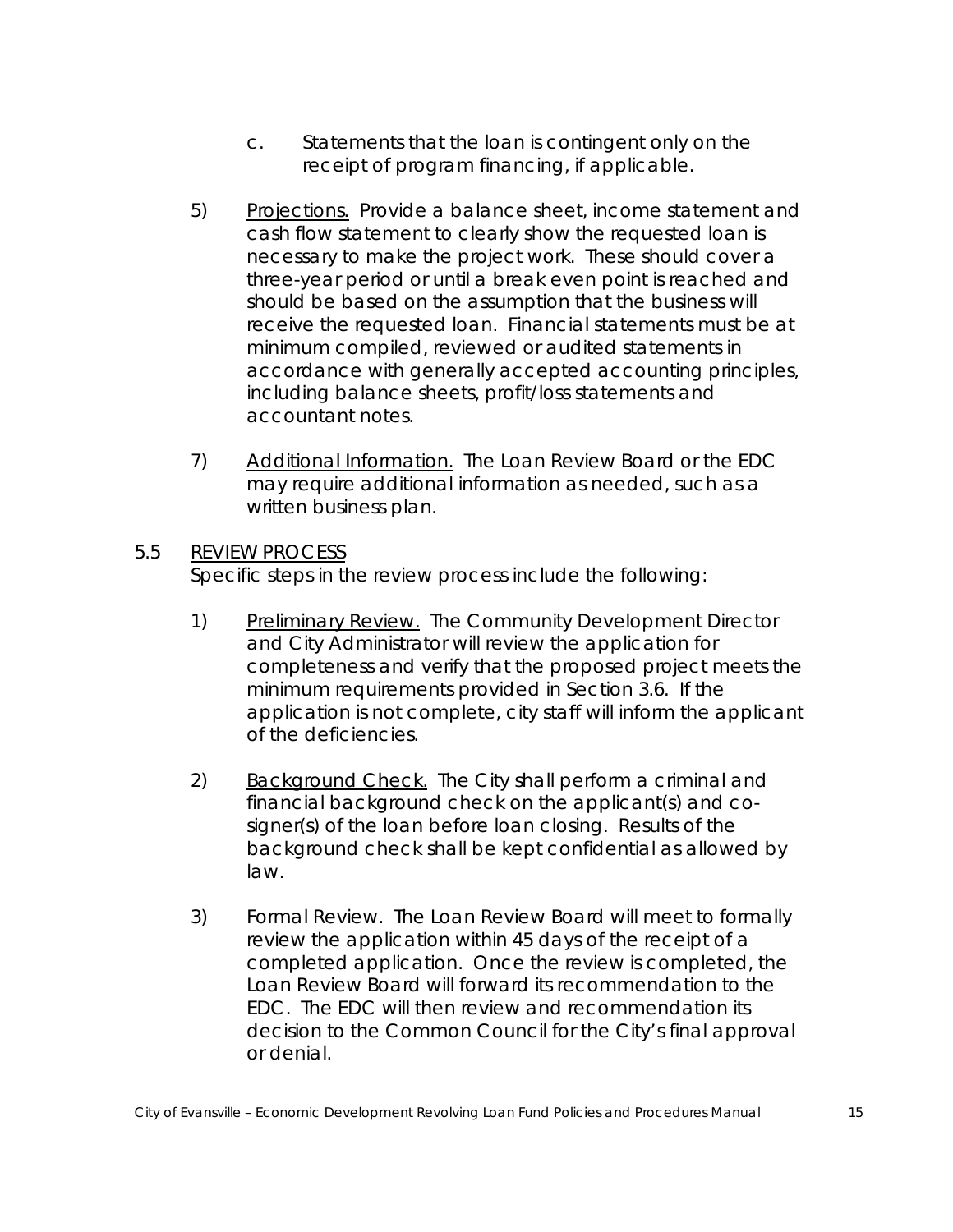- 4) Confirmation of Terms. Upon acceptance by EDC, the EDC will contact the business in writing to confirm and arrive at a consensus on the terms of the loan, as prescribed by the Loan Review Board.
- 5) Notice of Award. If the application is approved, a meeting will be arranged to execute the necessary loan documents.
- 6) Rejection of Award. If the application is not approved, the EDC shall send a letter to the applicant stating the reasons for the rejection.
- 7) Reconsideration & Resubmission. Deficiencies found in a preliminary review must be corrected prior to scheduling a formal review. Applications that go through a formal review, and are rejected, must verify or document that all of the corrections to said deficiencies have been made before scheduling a subsequent formal review.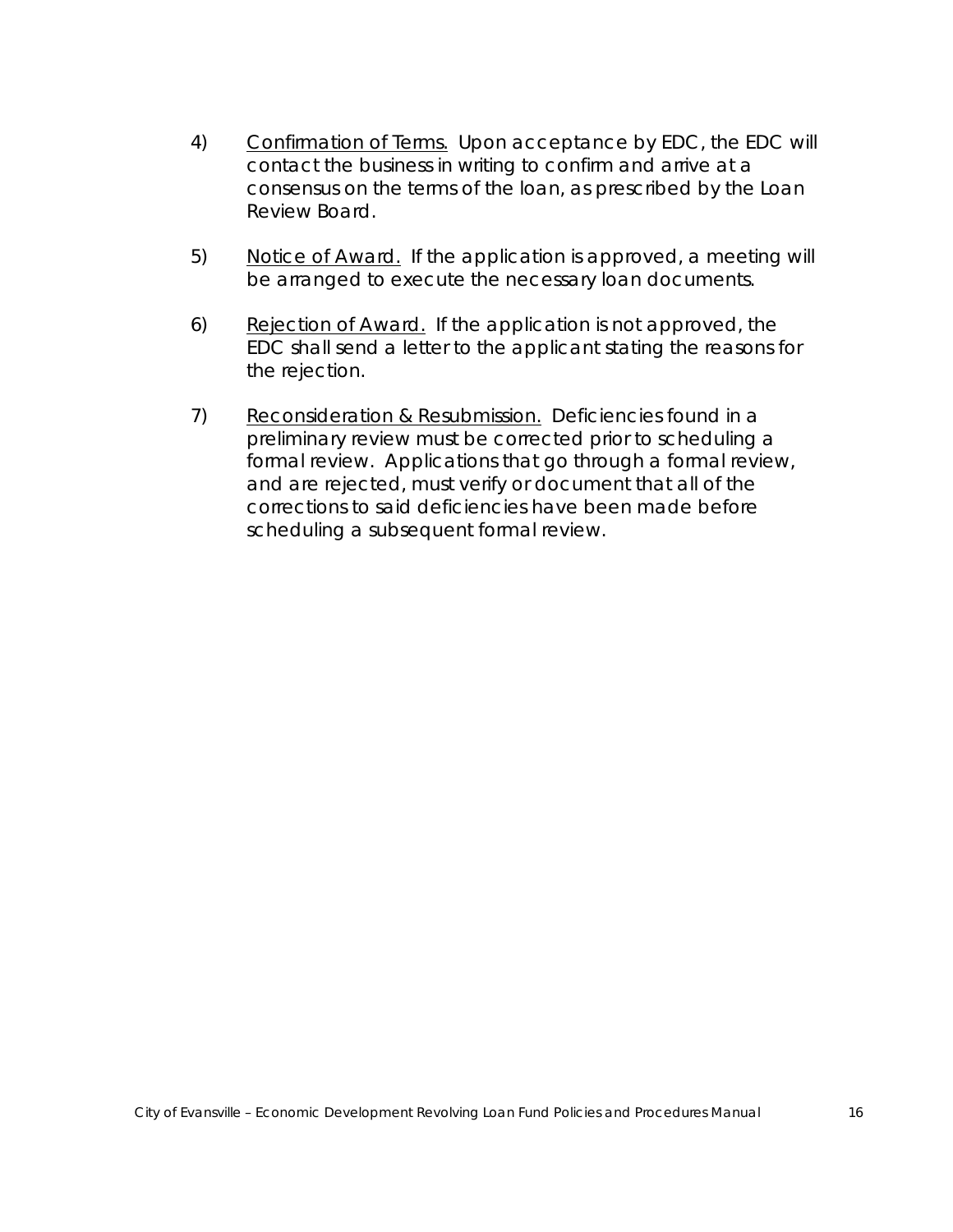# **SECTION 6. DISTRIBUTION OF FUNDS**

6.1 LOAN PROCEDURES

Prior to releasing funds, the following terms and conditions must first be met:

- 1) Notice of Award. The Loan Review Board must first review the complete application of an eligible applicant. The Board's recommendation is forwarded to the EDC. If approved by the EDC, a Notice of Award will be sent to the business. If the application is not approved, the EDC shall send a letter to the applicant stating the reasons for the rejection.
- 2) Evidence of Permits, etc. If applicable, the applicant must provide documentation that the applicant prior to the release of program funds has obtained all necessary permits, licenses, and any other registrations required.
- 3) Evidence of Program Expenditures. Documentation shall include vouchers or requests for payment, invoices, receipts for materials, approved requests for payment, final bills of sale or canceled checks. All documentation shall be reviewed and approved by the City.
- 4) Fixed Equipment. Fixed equipment financed with program funds must be ordered, purchased, delivered or installed within 6 months of loan closing. Installation of fixed equipment and/or documentation (i.e. invoice) for payments committed for said equipment shall be submitted to the City per loan agreement.
- 5) Loan Agreement. The City prepares a loan agreement, which will be reviewed by the City Attorney and recommended to Common Council and executed by both the Mayor and the Chief Executive Officer, President, or Owner of the business.
- 6) Promissory Note. A promissory note shall be prepared by the applicant or city's attorney and approved by the City Attorney. The Chief Executive Officer, President, or Owner of the business must sign the promissory note at the time of the loan closing. The loan must be dated; it must reference the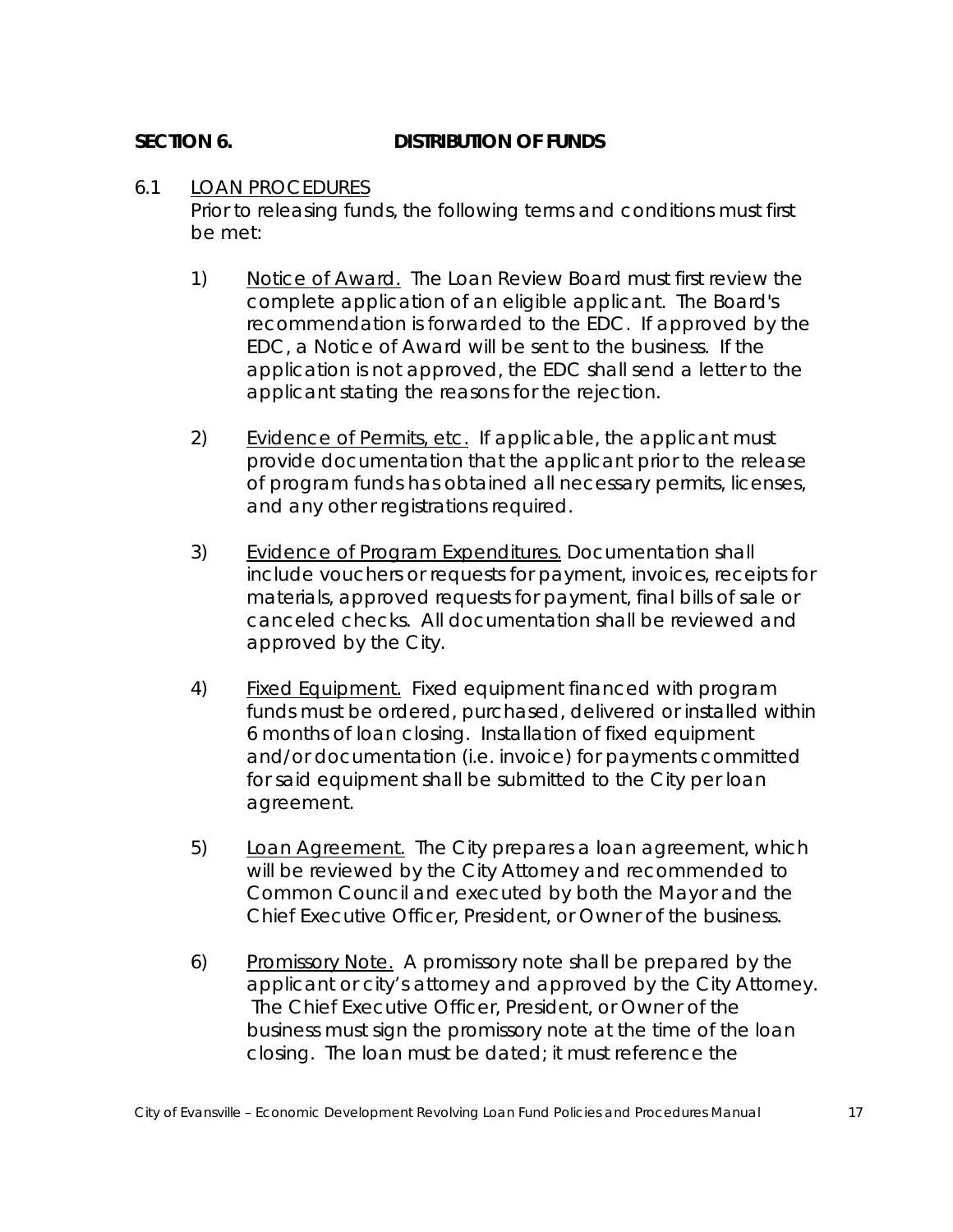agreement between the City and the business; and, it must specify the amount and terms of the loan funds delivered.

- 7) Repayment Schedule. A loan repayment schedule shall be prepared by the City. At the closing, the repayment schedule shall be dated and initialed by both the Mayor and the Chief Executive Officer, President, or Owner of the Business. At that time, the repayment schedule shall be attached to both parties' copies of the agreement.
- 8) Security. Mortgage or lien instruments provided, as the City shall prepare security for all loans, and executed at the time of the loan closing. The City shall record the instrument and place a copy in the project file. The City Attorney will review mortgage or lien instruments.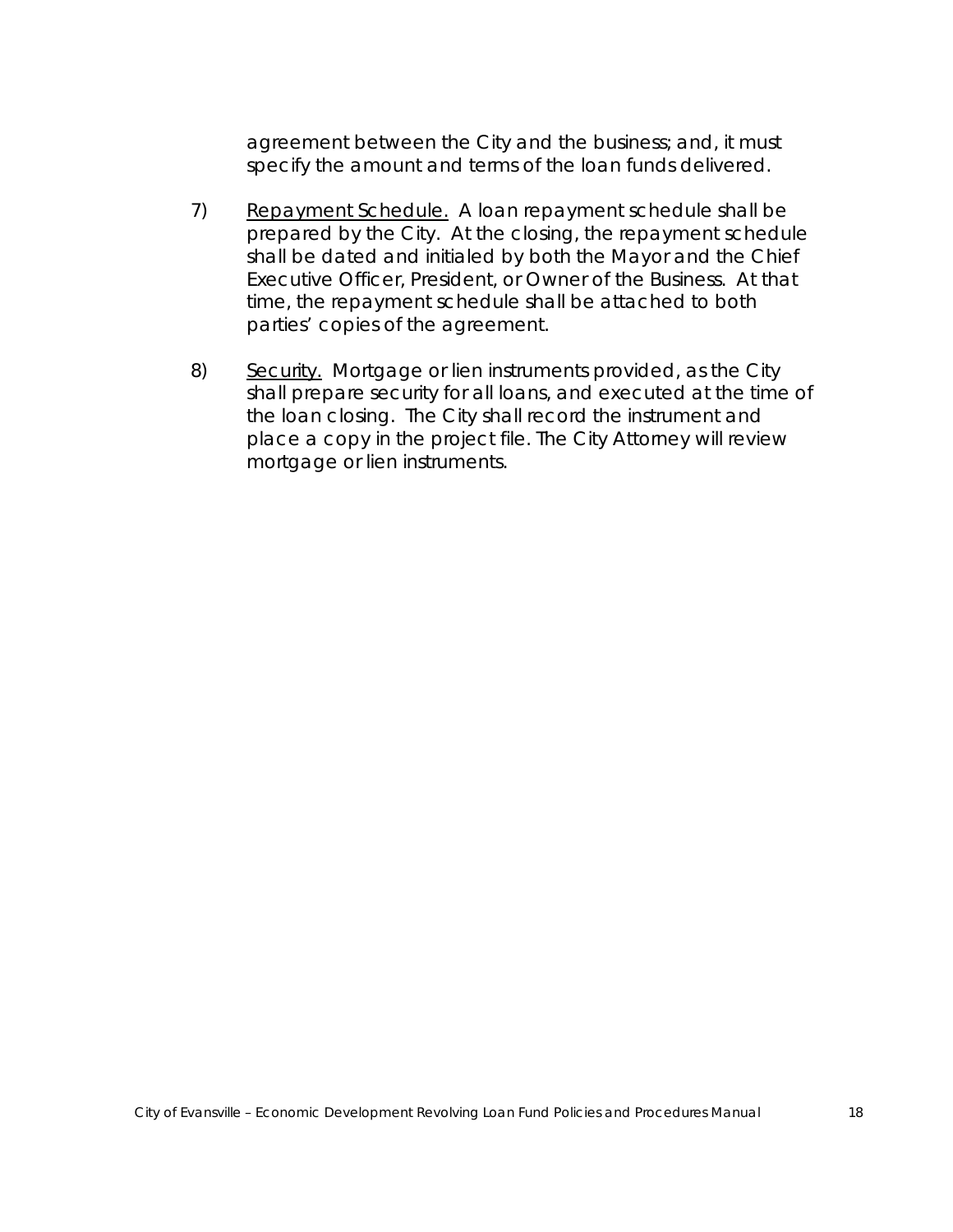# **SECTION 7. POST APPROVAL REQUIREMENTS**

#### 7.1 OBLIGATION OF LOAN RECIPIENT

In addition to the above-mentioned terms and conditions, all applicants shall agree to comply with the following:

- 1) The applicant is expected to create or retain the obligated number of jobs within 24 months of the date of the execution of the Loan Agreement with the City. Failure to create jobs may result in a financial penalty.
- 2) The applicant shall not discriminate on the basis of age, race, religion, color, handicap, sex, physical condition, developmental disability, sexual orientation or national origin in any employment or construction activity related to the use of industrial or business loan funds.
- 3) The applicant shall use the loan money only to pay the cost of services and materials necessary to complete the economic development activities for which the loan funds were awarded and shall permit the City the right of audit/inspection to verify compliance.
- 4) The applicant shall permit inspections by persons authorized by the City of all projects and properties assisted with loan funds. Related project materials shall also be open to inspections, which include, but may not be limited to, contracts, materials, equipment, payrolls, and conditions of employment. The applicant within four (4) working days of the request shall comply with requests for inspection.
- 5) The applicant shall keep such records concerning the economic development work as may be requested by the City. These files shall be maintained for at least three (3) years after completion of the work for which the loan has been obtained.
- 6) The applicant shall submit annual progress reports to the EDC. These reports shall give an update on the project and shall include minimum current and projected employment levels and the financial statements for the period covered.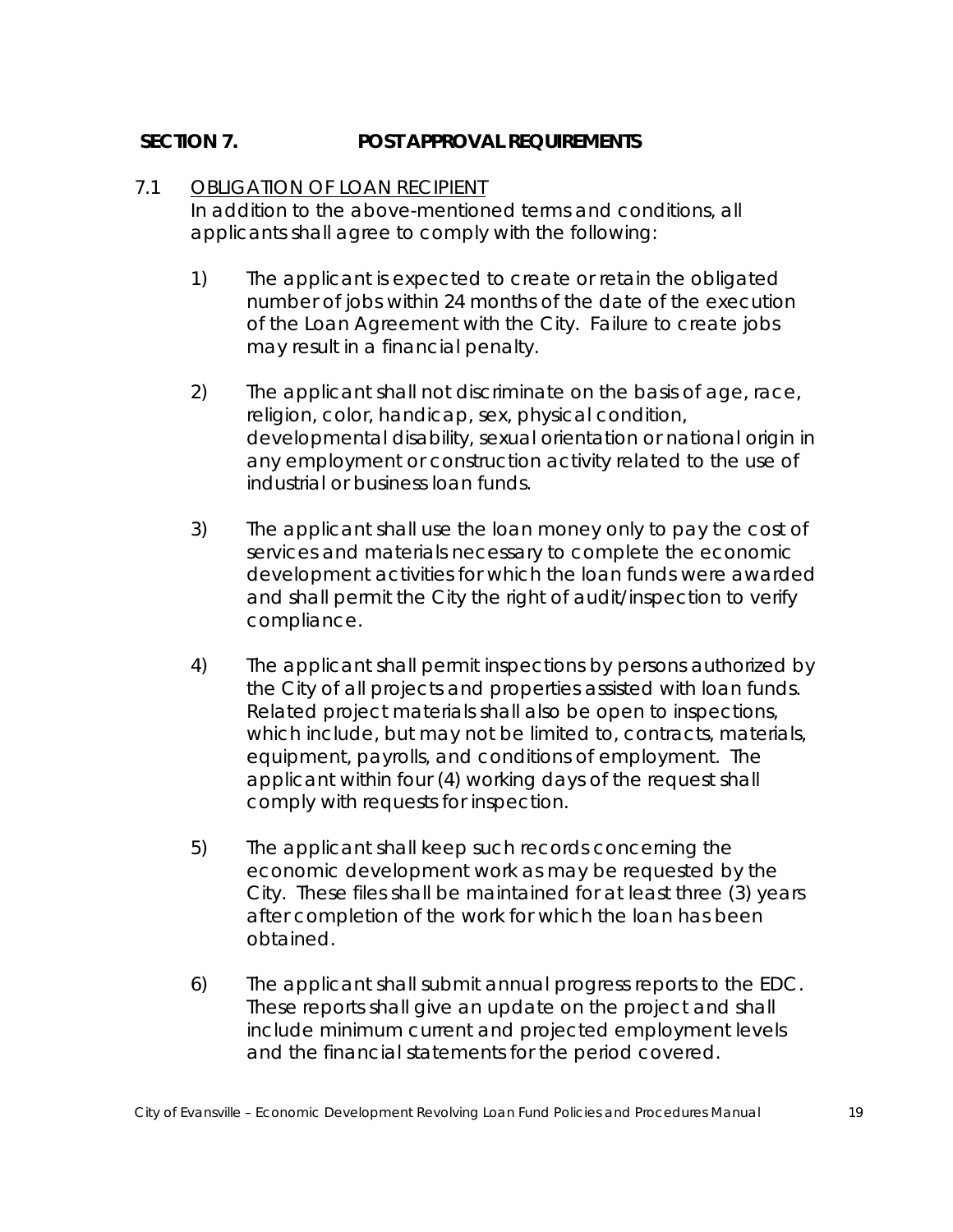- 7) The applicant shall maintain fire and extended coverage insurance on the project property required during the term of the business loan. The City shall be listed as "other" or "additional" insured on the policy. Term life insurance may be required of the applicant to cover the loan balance through the life of the loan.
- 8) Applicant must abide by all federal laws where applicable. These include, but may not be limited to: the Civil Rights Act of 1964; the Age Discrimination Act of 1975; the Contract Work Hours and Safety Standards Act; the Copeland "Anti-Kickback" Act; and, all regulations pursuant to these acts.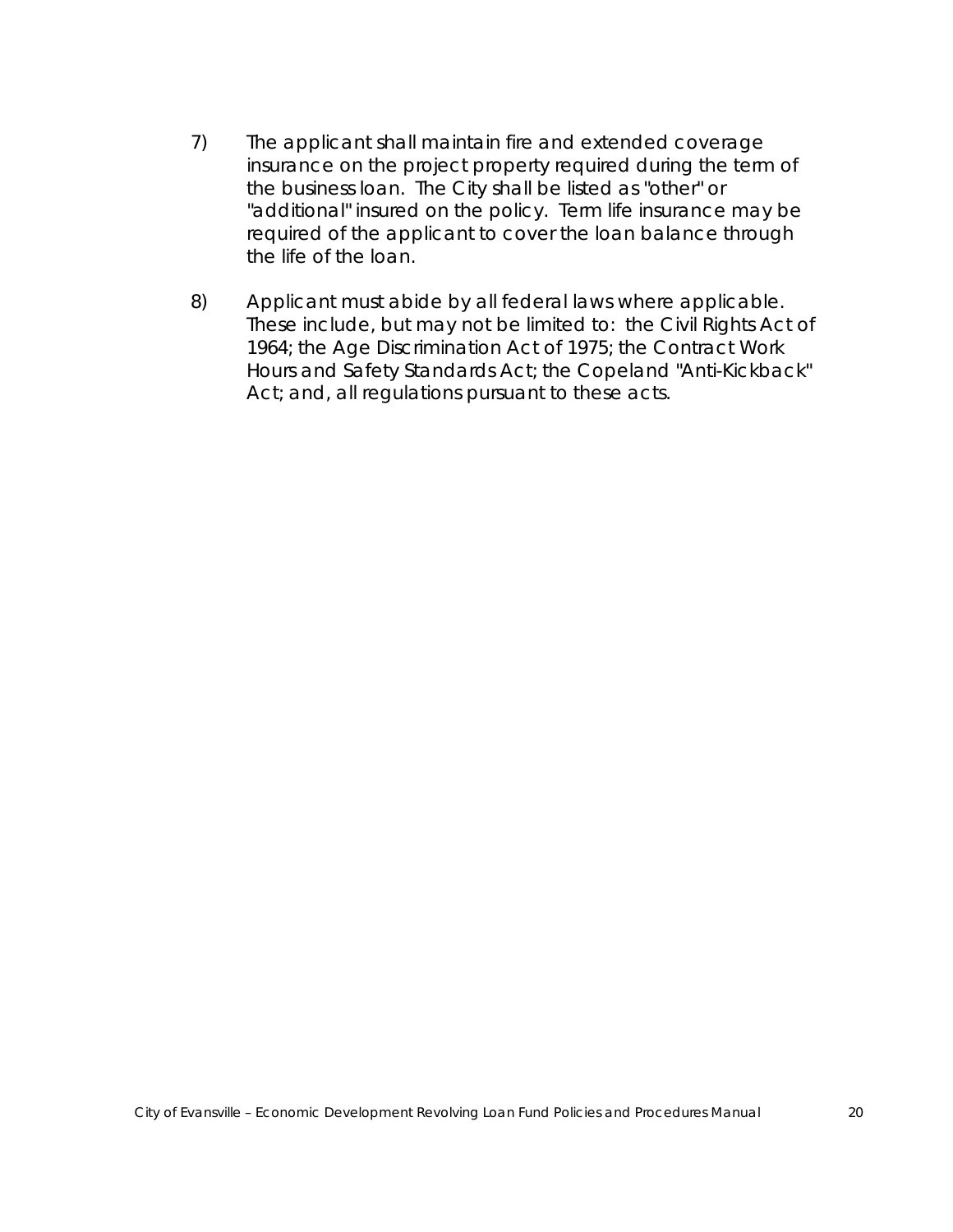# **SECTION 8 PERFORMANCE MONITORING**

### 8.1 PRIVATE LEVERAGE COMMITMENTS

The City may monitor the use of the funds and expenditure of private leverage commitments. Documentation such as invoices or receipts for materials and supplies, letters from lenders, final bills of sale, and canceled checks may constitute the private match of funds and may be monitored by the City

# 8.2 HIRING OF NEW EMPLOYEES

Job creation will be determined using before-project and afterproject payroll records. Failure of the business to provide the number of jobs may be a condition for default unless the business can show it made a good faith effort to create the number of jobs but did not succeed due to reasons beyond its control.

# 8.3 DEFAULT

- 1) In addition to any other grounds specified in the loan agreement, the following may also be considered as default:
	- a. Failure of the business to make any payment of principal or interest within 30 days after the payment is due and payable.
	- b. Defaulting on other loans with private lenders, per notification letters.
	- c. Cessation of operations or movement of the business or industry from Evansville, WI.
	- d. The business is sold.
- 2) In the event of default, all sums due and owing the City shall, at the City's option, become immediately due and payable. To exercise this option the City shall prepare a written notice to the business. A copy of the default letter will be sent to other secured lenders, the City and the City Attorney. The notice shall specify the following:
	- a. The default.
	- b. The action required to resolve the default.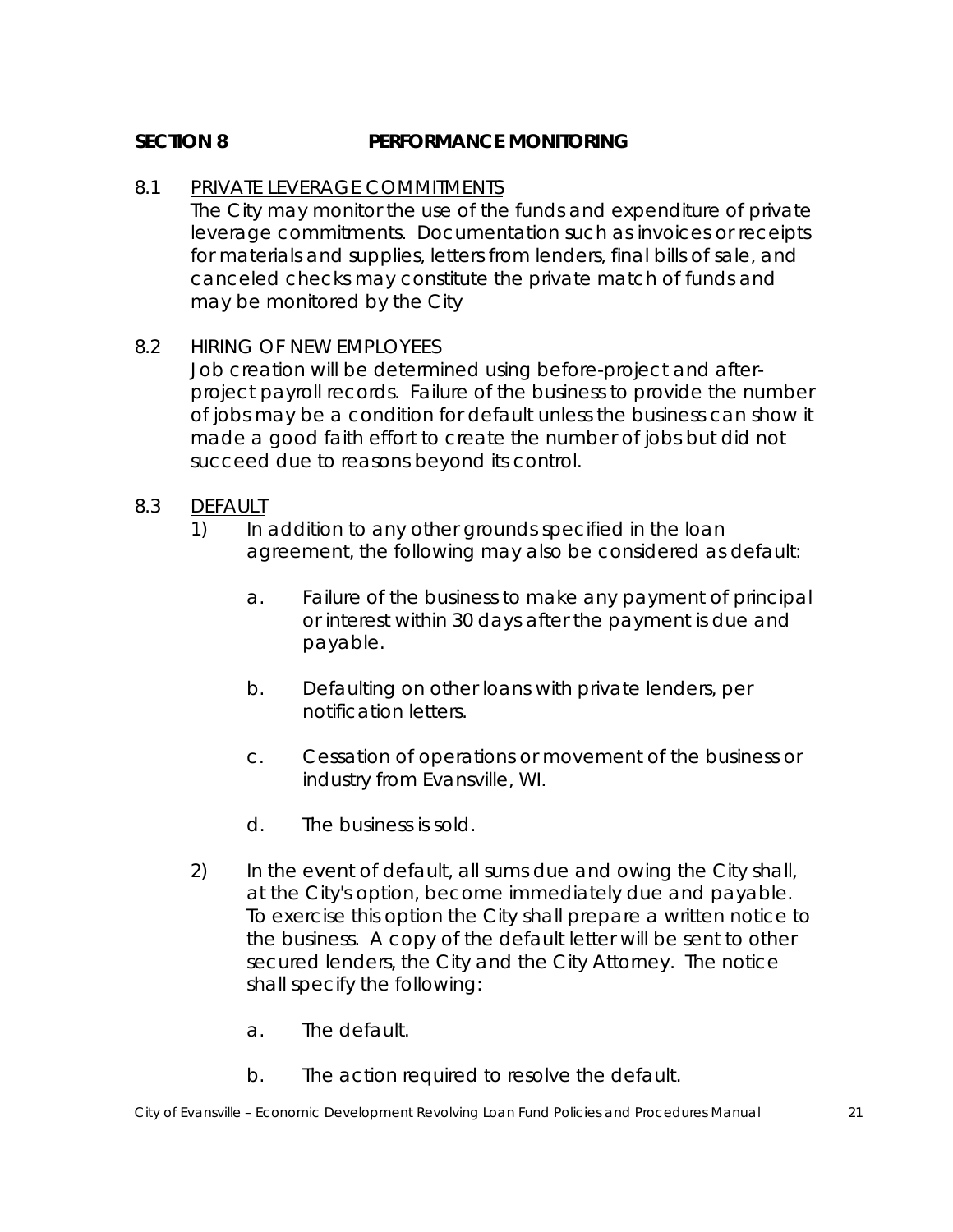c. A date, not less than thirty (30) days from the date of the notice, by which the default must be cured to avoid foreclosure or other collection action.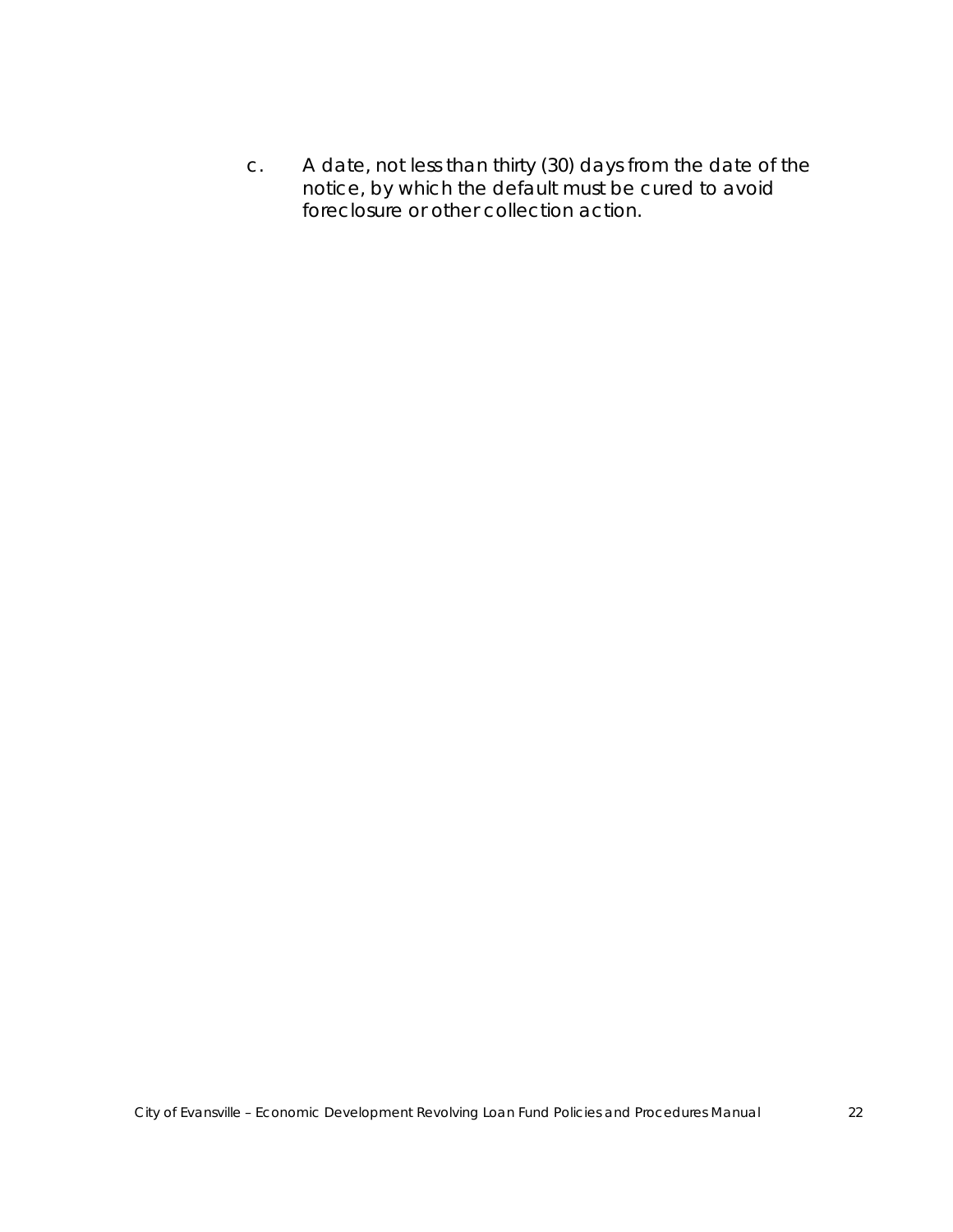#### **SECTION 9. REUSE of FUNDS**

9.1 ACTIVE PROGRAM

Repaid funds shall be deposited into a revolving loan account and used in a manner consistent with the then existing Economic Development Revolving Loan Program Policies Manual in effect at the time of Loan Agreement. A separate accounting record shall be kept so that a clear auditable account can be maintained to show how funds have been used.

- 1) Retained Income. The amount of retained cumulative program income shall be in accordance with City policies.
- 2) Reporting. The EDC shall report annually to the City regarding the use of program income.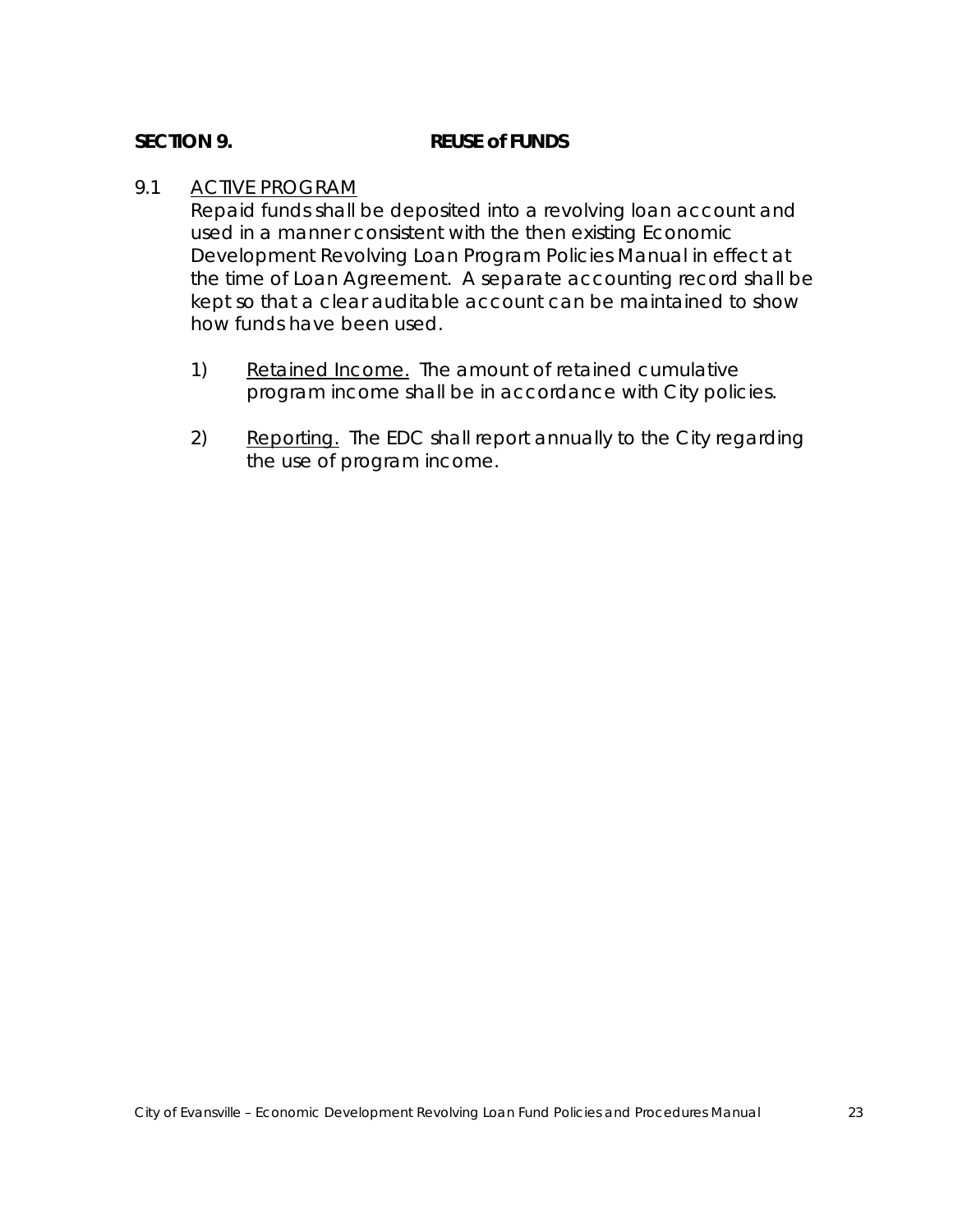*City of Evansville – Economic Development Revolving Loan Fund Policies and Procedures Manual 24*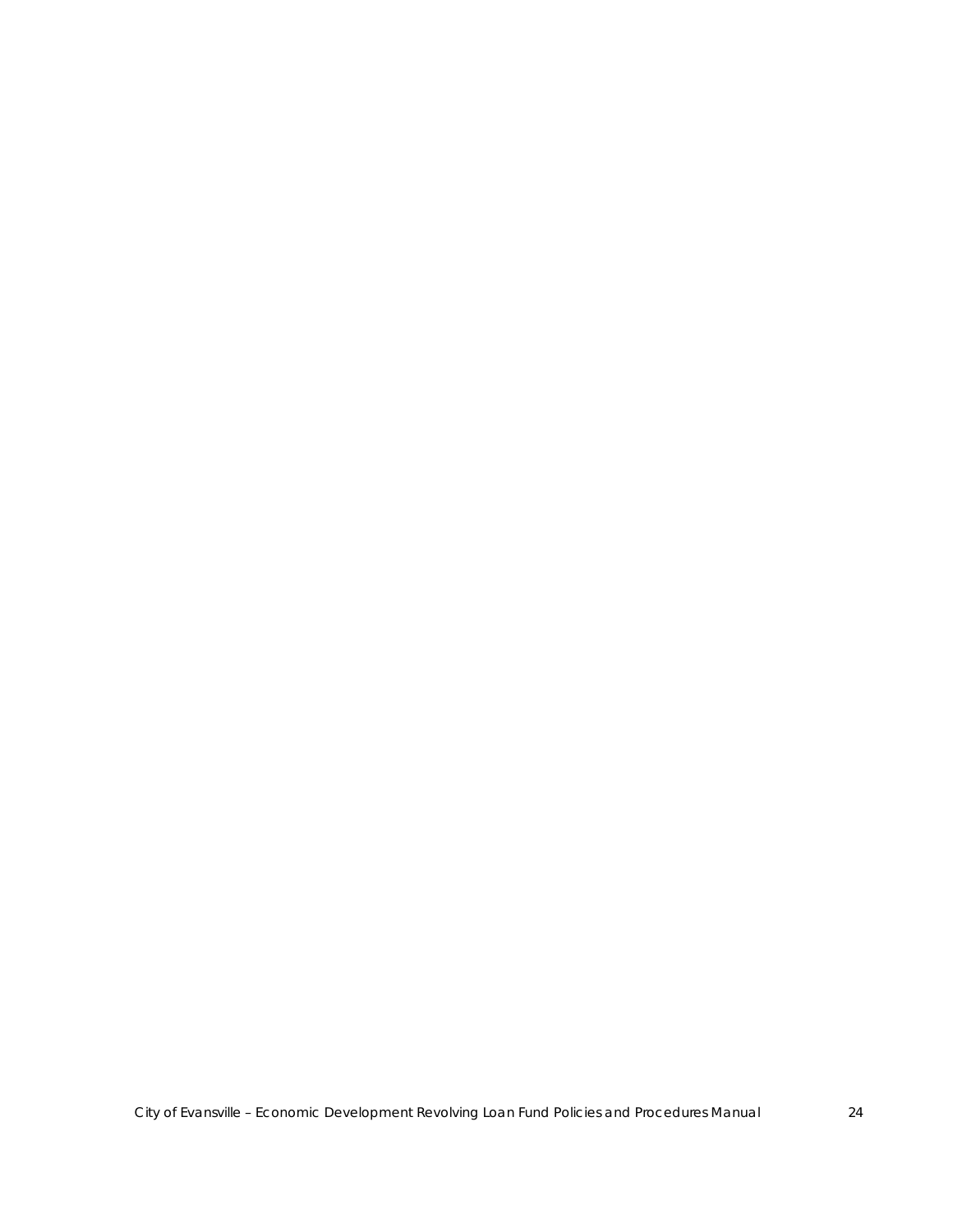# **APPLICATION, AWARD, AND MONITORING PROCESS**

# **ECONOMIC DEVELOPMENT REVOLVING LOAN FUND PROGRAM**

# **CITY OF EVANSVILLE, WISCONSIN**

# **1. INITIAL CONTACT**

Applicant discusses program with Community Development Director:

- Objectives
- Eligible Applicants
- Eligible Activities
- Ineligible Activities
- Ineligible Businesses
- Minimum Requirements
- Procedures

# **2. LOAN PACKAGE**

Applicant submits loan package:

- Application
- Business Profile
- Project Description
- Commitment of Private Funds
- Financial Projections
- Background check authorizations

#### **3. PRELIMINARY REVIEW**

*City of Evansville – Economic Development Revolving Loan Fund Policies and Procedures Manual 25*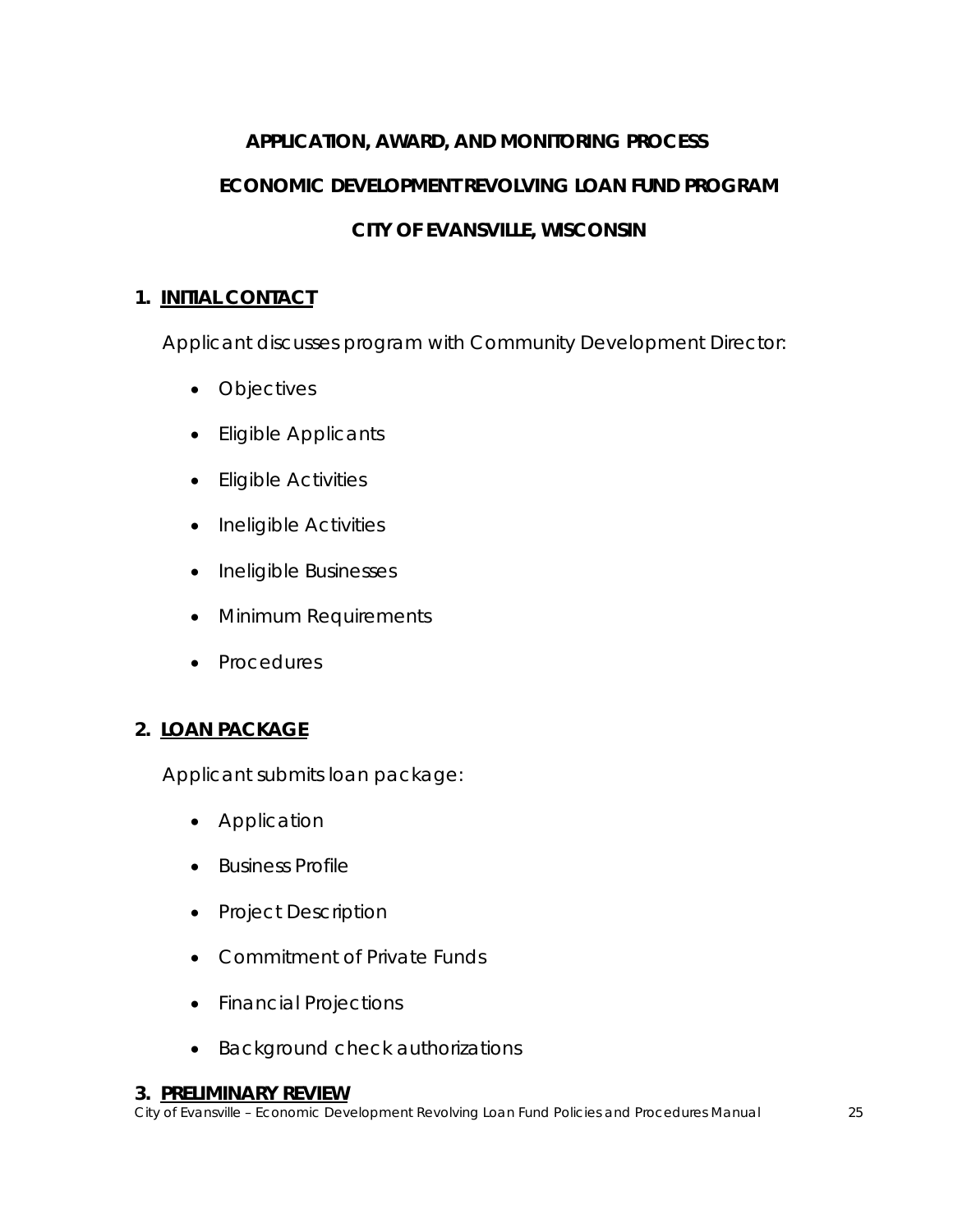City reviews loan package to determine if minimum requirements are met:

- Private Funds Leveraged
- Demonstration of Need
- Cost / Job
- Financial Feasibility & Business Viability
- Project Completion
- Background checks completed

# **4. FORMAL REVIEW and CONFIRMATION OF TERMS**

Loan Review Board reviews loan package: considers recommendation based on preliminary review; denies or conditionally approves application and forwards to the EDC. If approved, the Board meets with applicant to confirm the term of the loan:

- Interest Rate
- Term
- Period of Payment
- Amount of Payment
- Collateral

The EDC forwards its recommendation to the Common Council for final action.